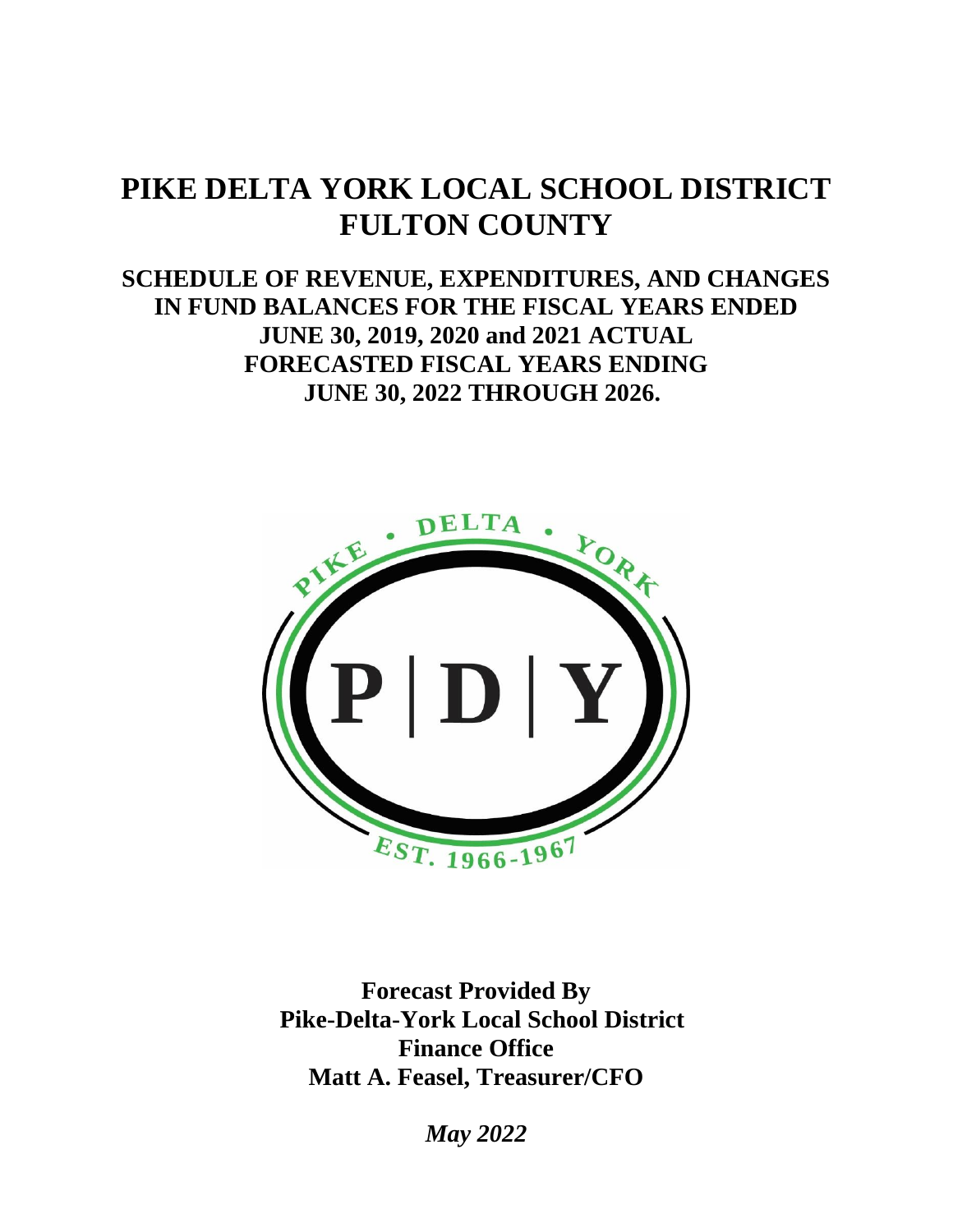**Pike-Delta-York Local School District**<br>Futton County<br>Schedule of Revenues, Expenditures and Changes in Fund Balances<br>For the Fiscal Years Ended June 30, 2019, 2020 and 2021 Actual;<br>Forecasted Fiscal Years Ending June 30,

|                |                                                               |                       | <b>Actual</b>         |                         |                    |                          |                          | <b>Forecasted</b>        |                         |                          |
|----------------|---------------------------------------------------------------|-----------------------|-----------------------|-------------------------|--------------------|--------------------------|--------------------------|--------------------------|-------------------------|--------------------------|
|                |                                                               | <b>Fiscal Year</b>    | <b>Fiscal Year</b>    | <b>Fiscal Year</b>      | Average            | <b>Fiscal Year</b>       | <b>Fiscal Year</b>       | <b>Fiscal Year</b>       | <b>Fiscal Year</b>      | <b>Fiscal Year</b>       |
|                |                                                               | 2019                  | 2020                  | 2021                    | Change             | 2022                     | 2023                     | 2024                     | 2025                    | 2026                     |
|                | Revenues                                                      |                       |                       |                         |                    |                          |                          |                          |                         |                          |
| 1.010          | General Property Tax (Real Estate)                            | \$4,477,061           | \$4,576,841           | \$4,697,956             | 2.4%               | \$4,717,193              | \$4,811,763              | \$4,908,222              | \$5,006,403             | \$5,106,533              |
| 1.020<br>1.030 | Public Utility Personal Property Tax<br>Income Tax            | 706,854               | 665,846               | 748,821                 | 3.3%<br>0.0%       | 803,653<br>127,315       | 809,624<br>1,556,075     | 819,668<br>2,450,761     | 831,790<br>2,745,603    | 844,371<br>2,935,143     |
| 1.035          | Unrestricted State Grants-in-Aid                              | 7,286,108             | 7,016,976             | 7,170,016               | $-0.8%$            | 6,359,214                | 6,373,093                | 6,373,093                | 6,373,093               | 6,373,093                |
| 1.040          | Restricted State Grants-in-Aid                                | 168,909               | 169,688               | 150,818                 | $-5.3%$            | 386,832                  | 339,846                  | 339,846                  | 339,846                 | 339,846                  |
| 1.045          | Restricted Federal Grants In Aid                              |                       |                       |                         | 0.0%               | \$0                      | \$0                      | \$0                      | \$0                     | \$0                      |
| 1.050          | Property Tax Allocation                                       | 548,948               | 543,687               | 549,254                 | 0.0%               | 558,348                  | 640,251                  | 649,964                  | 660,557                 | 670,565                  |
| 1.060<br>1.070 | All Other Revenues<br><b>Total Revenues</b>                   | 973,929<br>14,161,809 | 963,096<br>13,936,134 | 798,307<br>14, 115, 172 | $-9.1%$<br>$-0.2%$ | 529,170<br>13,481,725    | 984,462<br>15,515,114    | 994,307<br>16,535,861    | 1,004,250<br>16,961,542 | 1,014,292<br>17,283,843  |
|                |                                                               |                       |                       |                         |                    |                          |                          |                          |                         |                          |
|                | <b>Other Financing Sources</b>                                |                       |                       |                         |                    |                          |                          |                          |                         |                          |
| 2.010          | Proceeds from Sale of Notes                                   |                       |                       |                         | 0.0%               |                          |                          |                          |                         |                          |
| 2.020          | State Emergency Loans and Advancements (Approved)             |                       |                       |                         | 0.0%               |                          |                          |                          |                         |                          |
| 2.040<br>2.050 | <b>Operating Transfers-In</b><br>Advances-In                  | 94,383                | 123,404               | 39,444                  | 0.0%<br>$-18.6%$   | 25,000                   | 25,000                   | 25,000                   | 25,000                  | 25,000                   |
| 2.060          | All Other Financing Sources                                   | 28,497                | 1,983                 | 175,181                 | 4320.5%            |                          |                          |                          |                         |                          |
| 2.070          | <b>Total Other Financing Sources</b>                          | 122,880               | 125,387               | 214,625                 | 36.6%              | 25,000                   | 25,000                   | 25,000                   | 25,000                  | 25,000                   |
| 2.080          | <b>Total Revenues and Other Financing Sources</b>             | 14,284,689            | 14,061,521            | 14,329,797              | 0.2%               | 13,506,725               | 15,540,114               | 16,560,861               | 16,986,542              | 17,308,843               |
|                |                                                               |                       |                       |                         |                    |                          |                          |                          |                         |                          |
| 3.010          | <b>Expenditures</b><br><b>Personal Services</b>               | 7,794,608             | 7,812,664             | 7,868,215               | 0.5%               | 7,934,712                | 8,172,753                | 8,417,936                | 8,670,474               | 8,930,588                |
| 3.020          | Employees' Retirement/Insurance Benefits                      | 3,231,912             | 3,355,414             | 3,358,548               | 2.0%               | 3,548,758                | 3,708,452                | 3,875,332                | 4,049,722               | 4,231,960                |
| 3.030          | <b>Purchased Services</b>                                     | 3,186,247             | 2,846,213             | 3,152,302               | 0.0%               | 1,775,457                | 1,846,475                | 1,920,334                | 1,997,147               | 2,077,033                |
| 3.040          | Supplies and Materials                                        | 473,737               | 439,496               | 356,044                 | $-13.1%$           | 411,304                  | 431,869                  | 453,463                  | 476,136                 | 499,943                  |
| 3.050          | Capital Outlay                                                | 6,663<br>0            | 14,464<br>$\mathbf 0$ | 3,827<br>$\Omega$       | 21.8%              | 10,000<br>$\theta$       | 10,000<br>$\mathbf 0$    | 10,000<br>$\theta$       | 10,000<br>$\mathbf 0$   | 10,000<br>$\theta$       |
| 3.060          | Intergovernmental<br>Debt Service:                            |                       |                       |                         | 0.0%<br>0.0%       |                          |                          |                          |                         |                          |
| 4.010          | Principal-All (Historical Only)                               | $\Omega$              | 0                     | 0                       | 0.0%               | 0                        | 0                        | $\mathbf{0}$             | $\Omega$                |                          |
| 4.020          | Principal-Notes                                               | $\mathsf{r}$          | $\Omega$              | 0                       | 0.0%               | $\theta$                 | $\mathbf 0$              | $\theta$                 | $\Omega$                |                          |
| 4.030          | Principal-State Loans                                         | $\Omega$              | $\mathbf{0}$          | 0                       | 0.0%               | $\theta$                 | $\mathbf 0$              | $\theta$                 | $\Omega$                |                          |
| 4.040          | Principal-State Advancements                                  | $\Omega$              | 0                     | $\Omega$                | 0.0%               | $\theta$<br>$\theta$     | $\Omega$<br>$\Omega$     | $\theta$                 | $\Omega$                |                          |
| 4.050<br>4.055 | Principal-HB 264 Loans<br>Principal-Other                     | $\Omega$<br>$\Omega$  | 0<br>$\Omega$         | ſ<br>n                  | 0.0%<br>0.0%       | $\Omega$                 | $\Omega$                 | $\mathbf{0}$<br>$\Omega$ | $\Omega$<br>$\Omega$    | $\Omega$                 |
| 4.060          | Interest and Fiscal Charges                                   | $\Omega$              | $\Omega$              |                         | 0.0%               | $\theta$                 | $\Omega$                 | $\theta$                 | $\theta$                |                          |
| 4.300          | Other Objects                                                 | 167,634               | 195,226               | 161,656                 | $-0.4%$            | 161,909                  | 163,528                  | 165,163                  | 166,815                 | 168,483                  |
| 4.500          | <b>Total Expenditures</b>                                     | 14,860,801            | 14,663,477            | 14,900,592              | 0.1%               | 13,842,140               | \$14,333,077             | 14,842,227               | 15,370,293              | 15,918,007               |
|                |                                                               |                       |                       |                         |                    |                          |                          |                          |                         |                          |
| 5.010          | <b>Other Financing Uses</b><br><b>Operating Transfers-Out</b> | 220,453               | 186,866               |                         | $-57.6%$           | 0                        | 0                        | $\mathbf{0}$             | 0                       | $\theta$                 |
| 5.020          | Advances-Out                                                  | 123,313               | 39,444                | 12,245                  | $-68.5%$           | 25,000                   | 25,000                   | 25,000                   | 25,000                  | 25,000                   |
| 5.030          | All Other Financing Uses                                      |                       |                       |                         | 0.0%               | $\mathbf{0}$             | $\mathbf 0$              | $\theta$                 | $\theta$                | $\mathbf 0$              |
| 5.040          | <b>Total Other Financing Uses</b>                             | 343,766               | 226,310               | 12,245                  | $-64.4%$           | 25,000                   | 25,000                   | 25,000                   | 25,000                  | 25,000                   |
| 5.050          | <b>Total Expenditures and Other Financing Uses</b>            | 15,204,567            | 14,889,787            | 14,912,837              | $-1.0%$            | 13,867,140               | 14,358,077               | 14,867,227               | 15,395,293              | 15,943,007               |
| 6.010          | Excess of Revenues and Other Financing Sources                |                       |                       |                         |                    |                          |                          |                          |                         |                          |
|                | over (under) Expenditures and Other Financing Uses            | (919, 878)            | (828, 266)            | (583,040)               | $-19.8%$           | (360, 415)               | 1,182,037                | 1,693,633                | 1,591,248               | 1,365,837                |
|                |                                                               |                       |                       |                         |                    |                          |                          |                          |                         |                          |
| 7.010          | Cash Balance July 1 - Excluding Proposed                      |                       |                       |                         |                    |                          |                          |                          |                         |                          |
|                | Renewal/Replacement and New Levies                            | 3,164,101             | 2,244,223             | 1,415,957               | $-33.0%$           | 832,917                  | 472,502                  | 1,654,539                | 3,348,173               | 4,939,421                |
| 7.020          | Cash Balance June 30                                          |                       |                       |                         |                    |                          |                          |                          |                         |                          |
|                |                                                               | 2,244,223             | 1,415,957             | 832,917                 | $-39.0%$           | 472,502                  | 1,654,539                | 3,348,173                | 4,939,421               | 6,305,258                |
| 8.010          | <b>Estimated Encumbrances June 30</b>                         | 23,139                | 32,839                | 16,624                  | $-3.7%$            | $\overline{a}$           | $\overline{\phantom{a}}$ | $\overline{a}$           |                         |                          |
|                |                                                               |                       |                       |                         |                    |                          |                          |                          |                         |                          |
|                | <b>Reservation of Fund Balance</b>                            |                       |                       |                         |                    |                          |                          |                          |                         |                          |
| 9.010          | Textbooks and Instructional Materials                         |                       |                       |                         | 0.0%<br>0.0%       |                          |                          |                          |                         |                          |
| 9.020<br>9.030 | Capital Improvements<br><b>Budget Reserve</b>                 |                       |                       |                         | 0.0%               |                          |                          |                          |                         |                          |
| 9.040          | <b>DPIA</b>                                                   |                       |                       |                         | 0.0%               |                          |                          |                          |                         |                          |
| 9.045          | <b>Fiscal Stabilization</b>                                   |                       |                       |                         | 0.0%               |                          |                          |                          |                         |                          |
| 9.050          | Debt Service                                                  |                       |                       |                         | 0.0%               |                          |                          |                          |                         |                          |
| 9.060          | Property Tax Advances                                         |                       |                       |                         | 0.0%               |                          |                          |                          |                         |                          |
| 9.070<br>9.080 | <b>Bus Purchases</b><br>Subtotal                              |                       |                       |                         | 0.0%<br>0.0%       |                          |                          |                          |                         |                          |
|                | Fund Balance June 30 for Certification of                     |                       |                       |                         |                    |                          |                          |                          |                         |                          |
|                | 10.010 Appropriations                                         | 2,221,084             | 1,383,118             | 816,293                 | $-39.4%$           | 472,502                  | 1,654,539                | 3,348,173                | 4,939,421               | 6,305,258                |
|                |                                                               |                       |                       |                         |                    |                          |                          |                          |                         |                          |
|                | Revenue from Replacement/Renewal Levies                       |                       |                       |                         |                    |                          |                          |                          |                         |                          |
| 11.010         | Income Tax - Renewal<br>Property Tax - Renewal or Replacement |                       |                       |                         | 0.0%<br>0.0%       |                          |                          |                          |                         |                          |
| 11.020         |                                                               |                       |                       |                         |                    |                          |                          |                          |                         |                          |
|                | 11.300 Cumulative Balance of Replacement/Renewal Levies       |                       |                       |                         | 0.0%               | $\overline{\phantom{a}}$ | $\overline{\phantom{a}}$ | $\overline{\phantom{a}}$ | $\sim$                  | $\overline{\phantom{a}}$ |
| 12.010         | Fund Balance June 30 for Certification of Contracts,          |                       |                       |                         |                    |                          |                          |                          |                         |                          |
|                | Salary Schedules and Other Obligations                        | 2,221,084             | 1,383,118             | 816,293                 | $-39.4%$           | 472,502                  | 1,654,539                | 3,348,173                | 4,939,421               | 6,305,258                |
|                |                                                               |                       |                       |                         |                    |                          |                          |                          |                         |                          |
|                | <b>Revenue from New Levies</b>                                |                       |                       |                         |                    |                          |                          |                          |                         |                          |
| 13.010         | Income Tax - New                                              |                       |                       |                         | 0.0%               |                          |                          |                          |                         |                          |
| 13.020         | Property Tax - New                                            |                       |                       |                         | 0.0%               |                          |                          |                          |                         |                          |
|                |                                                               |                       |                       |                         |                    |                          |                          |                          |                         |                          |
|                | 13.030 Cumulative Balance of New Levies                       | ÷                     | ÷                     |                         | 0.0%               | ÷                        | $\overline{\phantom{a}}$ | ÷                        | ÷                       | ÷                        |
| 14.010         | Revenue from Future State Advancements                        |                       |                       |                         | 0.0%               |                          |                          |                          |                         |                          |
|                |                                                               |                       |                       |                         |                    |                          |                          |                          |                         |                          |
|                | 15.010 Unreserved Fund Balance June 30                        | 2,221,084             | 1,383,118             | 816,293                 | $-39.4%$           | 472,502                  | 1,654,539                | 3,348,173                | 4,939,421               | 6,305,258                |
|                |                                                               |                       |                       |                         |                    |                          |                          |                          |                         |                          |
|                | 20.010 Kindergarten - ADM count<br>20.015 Grades -ADM count   | 109<br>1086           | 109<br>1086           | 109<br>1086             |                    | 109<br>1086              | 111<br>1108              | 112<br>1119              | 113<br>1130             | 115<br>1141              |
|                |                                                               |                       |                       |                         |                    |                          |                          |                          |                         |                          |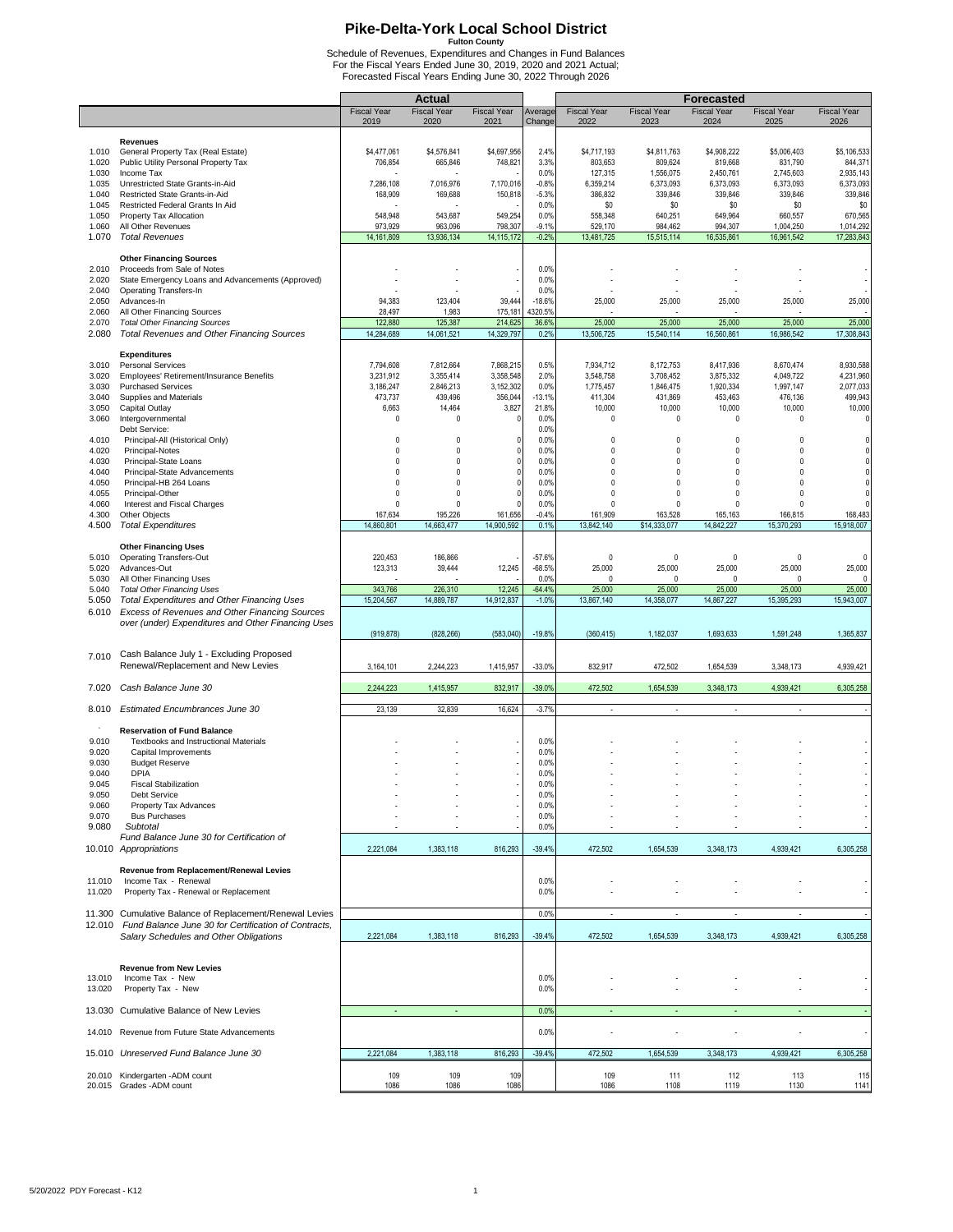### **Pike-Delta-York Local School District – Fulton County Notes to the Five Year Forecast General Fund Only May 2022**

#### **Introduction to the Five Year Forecast**

A forecast is somewhat like a painting of the future based upon a snapshot of today. That snapshot, however, will be adjusted and the further into the future the forecast extends, the more likely it is that the projections will deviate from actual experience. A variety of events will ultimately impact the latter years of the forecast, such as state budgets (adopted every two years), tax levies (new/renewal/ replacement), salary increases, or businesses moving in or out of the district. The five-year forecast is viewed as a key management tool and must be updated periodically. In Ohio, most school districts understand how they will manage their finances in the current year. The five-year forecast encourages district management teams to examine future years' projections and identify when challenges will arise. This then helps district management to be proactive in meeting those challenges. School districts are encouraged to update their forecasts with ODE when events take place that will significantly change their forecast or, at a minimum, when required under statute.

In a financial forecast, the numbers only tell a small part of the story. For the numbers to be meaningful, the reader must review and consider the Assumptions to the Financial Forecast before drawing conclusions or using the data as a basis for other calculations. The assumptions are especially important to understanding the rationale of the numbers, particularly when a significant increase or decrease is reflected.

Since the preparation of a meaningful five-year forecast is as much an art as it is a science and entails many intricacies, it is recommended that you contact the Treasurer/Chief Fiscal Officer or Board of Education (BOE) of the individual school district with any questions you may have. The Treasurer or CFO submits the forecast, but the BOE is recognized as ultimately responsible for the development of the forecast and the official owner.

Here are at least three purposes or objectives of the five-year forecast:

- (1) To engage the local board of education and the community in long range planning and discussions of financial issues facing the school district
- (2) To serve as a basis for determining the school district's ability to sign the certificate required by O.R.C. §5705.412, commonly known as the "412 certificate"
- (3) To provide a method for the Department of Education and Auditor of State to identify school districts with potential financial problems

O.R.C. §5705.391 and O.A.C. 3301-92-04 require a Board of Education (BOE) to file a five (5) year financial forecast by November 30, 2021, and May 31, 2022 for fiscal year 2022 (July 1, 2021 to June 30, 2022). The fiveyear forecast includes three years of actual and five years of projected general fund revenues and expenditures. Fiscal year 2022 (July 1, 2021-June 30, 2022) is the first year of the five-year forecast and is considered the baseline year. Our forecast is being updated to reflect the most current economic data available to us for the May 2022 filing.

#### **Economic Outlook**

This five-year forecast is being filed during the recovery from the COVID-19 Pandemic which began in early 2020. The effects of the pandemic continue to impact our state, country and our globalized economy. Inflation during April hit a 40 year high not seen since the early 1980's. While increased inflation impacting district costs are expected to continue in the short term, it remains to be seen if these costs are transitory or will last over the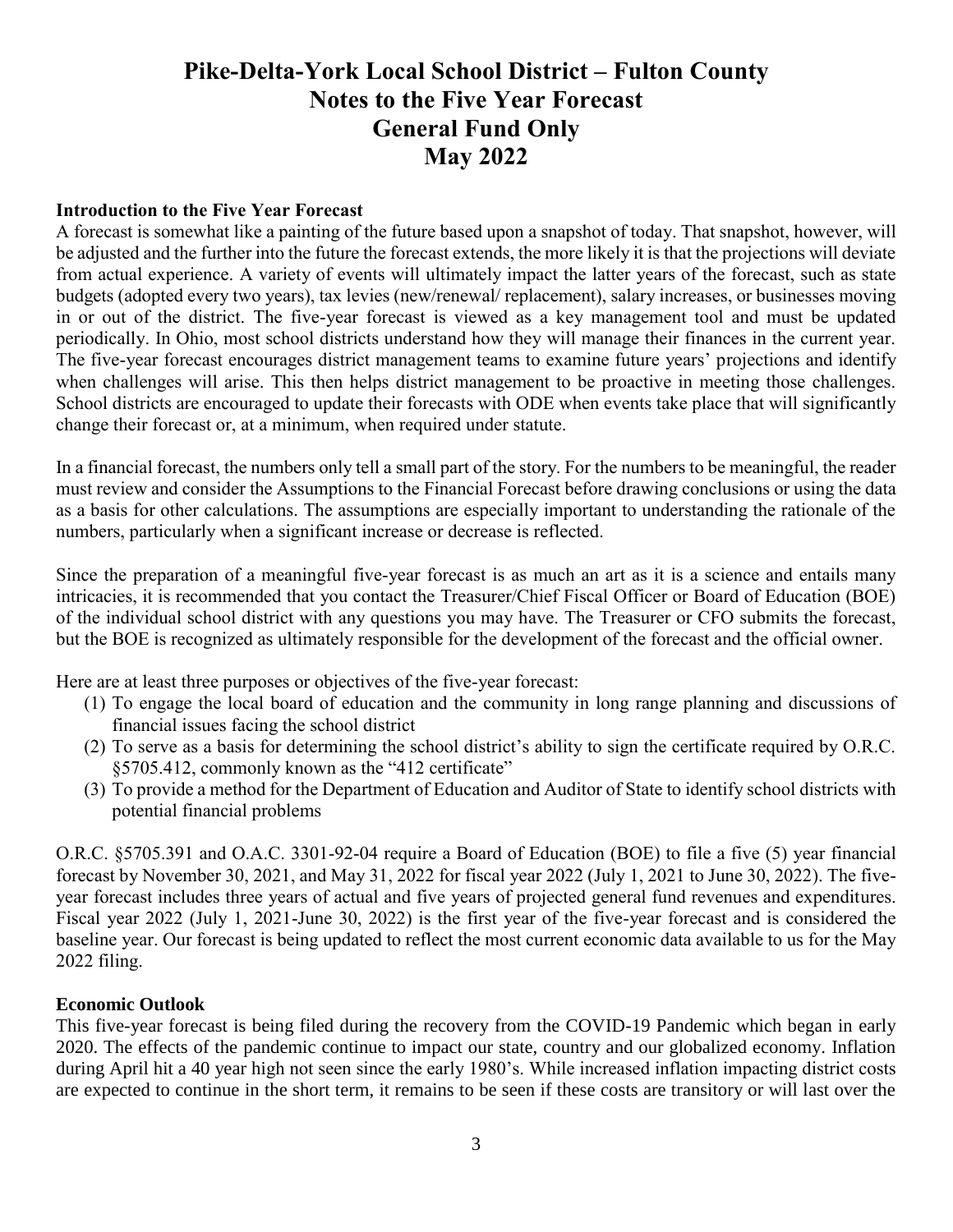next few years which could have a significant impact on our forecast in addition to negative effects on state and local funding.

While all school districts are being aided by three (3) rounds of federal Elementary and Secondary Schools Emergency Relief Funds (ESSER) which began in fiscal year 2020, the most recent allocation of ESSER funds must be spent or encumbered by September 30, 2024.

Data and assumptions noted in this forecast are based on the best and most reliable data available to us as of the date of this forecast.

#### **May 2022 Updates:**

#### **Revenues FY22:**

The overview of revenues shows that we were right where we thought we would be in terms of our revenue projections. Total General Fund revenues (line 1.07) are estimated to be \$ 13,481,725 or .7% higher than the November forecasted amount of \$ 13,382,157. This indicates the November forecast was 99.993% accurate.

Property Taxes – (Line 1.01 and 1.02) - Property tax revenues represent our second largest source of revenues at 41% and was estimated to be \$ 5,551,969. Since 100% of the annual collections has been received, the 2021-22 estimate has been revised to the actual collection of \$ 5,520,846. This represents a variance of \$ 31,123 or .56%. This means that we were 99.994% accurate on the real estate estimate.

Income Tax (Line 1.03) – The district started collecting proceeds from a one (1.00%) percent income tax levy in January of 2022. Initial estimates for the initial April of 2022 collection was \$ 104,774. The actual collection was \$ 127,315 or 21.5% higher than we anticipated.

State Foundation (Line 1.035 and 1.040) - State Aide began the year with a completely new funding formula with only Legislative Service Commission (LSC) estimates to anticipate our funding for FY22 and FY23. The LSC estimated provided little to no detail on how the funding level was calculated. The November forecast used components of the LSC simulations of HB110 funding in order to project anticipated funding. In January of 2022 the first formula calculations were released in part by the Ohio Department of Education. While there are still details unpublished at this time we can see that through early April our state aid is estimated to be \$6,359,214 which is \$304,429 less than the original estimate for FY22. We are pleased that with very little detail we were able to be 95.43 % accurate for FY22. We are currently on formula. Preliminary numbers indicate we will could potentially switch over to the guarantee for the second year of the biennium.

All Other Revenues (Line 1.060) - Other revenues are up \$ 171,016 over the original estimates primarily due to receipts from a revenue sharing agreement being negotiated with the Village of Delta, some miscellaneous donations being received and an insurance claim being reimbursed.

#### **Expenditures FY22:**

Total General Fund expenditures (line 4.5) are estimated to be 13,867,140 for FY22 which is \$ 627,847 or almost five (4.94%) percent higher than the original estimate of \$ 13,214,294 from the November forecast, which is roughly 95.29% on target with original estimates. Salaries were the most significant area presenting a variance. Staffing adjustments, certified educational advancements and substitute costs affected the updated projections. A larger than anticipated health insurance increase in January of 2022 has affected the initial projections from November. Increases in special needs services have affected the purchased service line item. .

All other areas of expenses are expected to run on target with original projections for the year.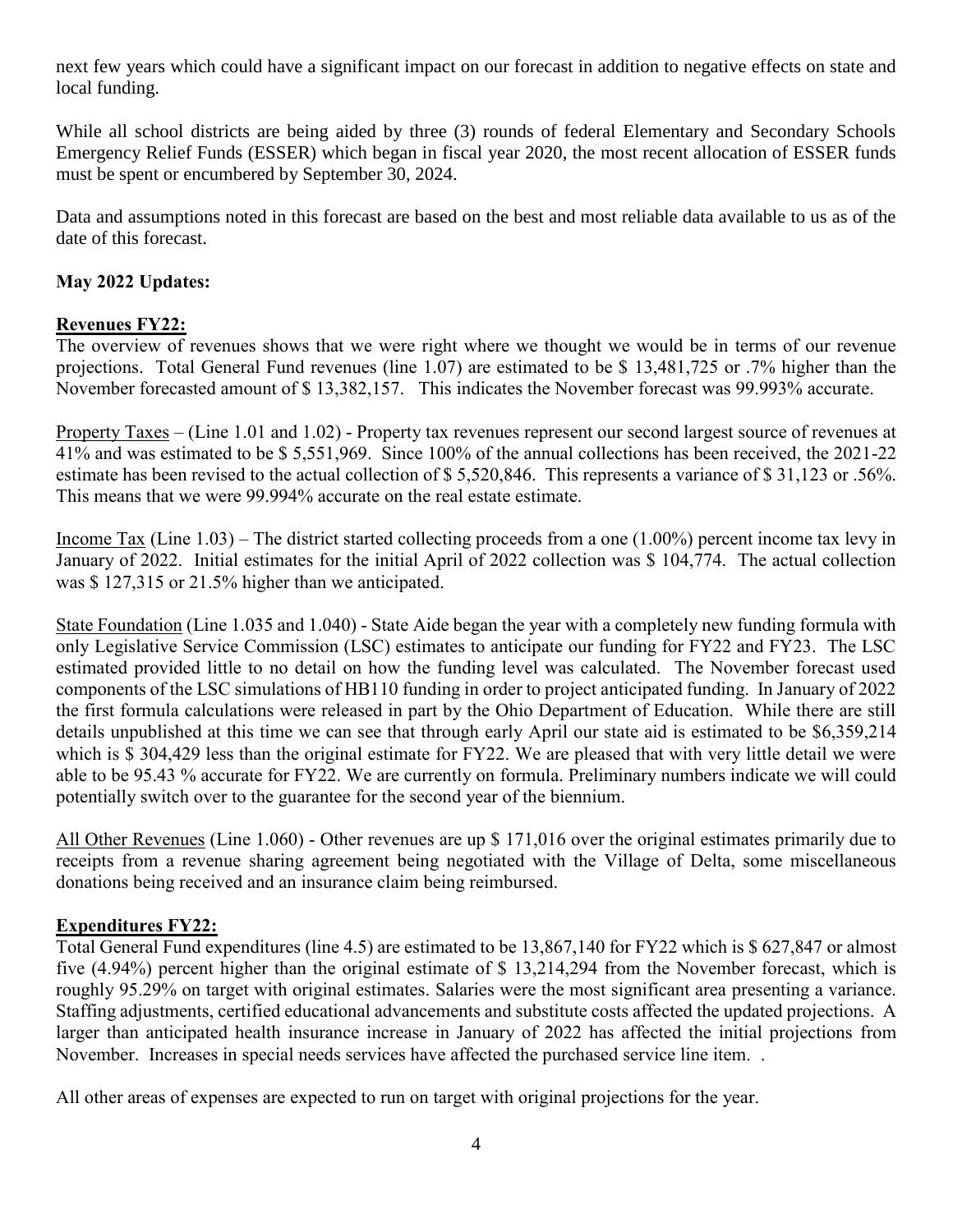#### **Unreserved Ending Cash Balance:**

With the exception of the current fiscal year, revenue projections will finally exceed estimated expenditures, something that this district has not seen in some time. Real estate adjustments along with the passage of a new income tax collection have provided the resources necessary to provide some financial stability. Through the life of this forecast, revenue is projected to increase at an average annual rate of 4.07% while expenditures ware projected to increase at the average rate of 1.44%, 3.55% after the current fiscal year. Our ending unreserved cash balance June 30, 2022 is anticipated to be roughly \$ 472,503. This is still a challenging situation but the 2022-23 financial projections present a more favorable situation with the collection of the recently approved income tax. The ending unreserved cash balance on Line 15.010 of the forecast is anticipated to be a positive accumulative balance through 2026 if the assumptions we have made for property tax collections, state aid in future state budgets and expenditure assumptions remain close to our estimates.

#### **Forecast Risks and Uncertainty:**

A five-year financial forecast has risks and uncertainty not only due to economic uncertainties noted above but also due to state legislative changes that will occur in the spring of 2023 and 2025 due to deliberation of the next two (2) state biennium budgets for FY24-25 and FY26-27, both of which affect this five year forecast. We have estimated revenues and expenses based on the best data available to us and the laws in effect at this time. The items below give a short description of the current issues and how they may affect our forecast long term:

- 1) HB110, the current state budget, implements what has been referred to as the Fair School Funding Plan (FSFP) for FY22 and FY23. The actual release of the new Fair School Funding Plan formula calculations was delayed until January 2022. The FSFP has many significant changes to the way foundation revenues are calculated for school districts and how expenses are charged off. State foundation basic aid will be calculated on a base cost methodology with funding paid to the district where a student is enrolled to be educated. There will be no separate open enrollment revenue payments to school districts beginning in FY22. There will also be direct funding to the district where students are educated for expenses previously deducted from districts state foundation funding for open enrollment, community schools, STEM schools and scholarship recipients. The initial impact on the forecast will be noticed that the historic actual costs for FY19 through FY21 on the forecast will potentially reflect different trends on Lines 1.035, 1.04, 1.06 and 3.03 beginning in FY22. Longer term there may be adjustments to state aid for FY23 as the Ohio Department of Education resolves issues and possible unintended consequences as they create and implement the numerous changes to the complicated new formula. Our state aid projections have been based on the best information on the new HB110 formula available as of this forecast.
- 2) The State Budget represents over fifty (51.36%) percent of district revenues and is an area of risk to revenue. The future risk comes in FY22 and beyond if the state economy stalls or worsens and the funding formula in future state budgets reduces funding to our district. There are two future State Biennium Budgets covering the period from FY22-23 and FY24-25 in this forecast. Future uncertainty in both the state foundation funding formula and the state's economy makes this area an elevated risk to district funding long range through FY25. We have projected our state funding to be in line with the FY19 funding level FY22 through FY25, which we feel is conservative and should be close to whatever the state approves for the new FY22-23 biennium budget. We will adjust the forecast in future years as we have data to help guide this decision.
- 3) Our district experienced a reappraisal in 2020 for collection in calendar year 2021. The district experienced minimal valuation growth as the result of this reappraisal. Total valuation increased by .17% or just 339,320. The changes authorized by HB49 to CAUV values lowered those values by an estimated 30% beginning with counties experiencing a reappraisal or update in Tax Year 2020. It is anticipated this reduction will be mostly offset by HB920 as rates will adjust up if net values for Class I are lower. It is also expected that cuts in CAUV will shift a larger tax burden to residential taxpayers which may be an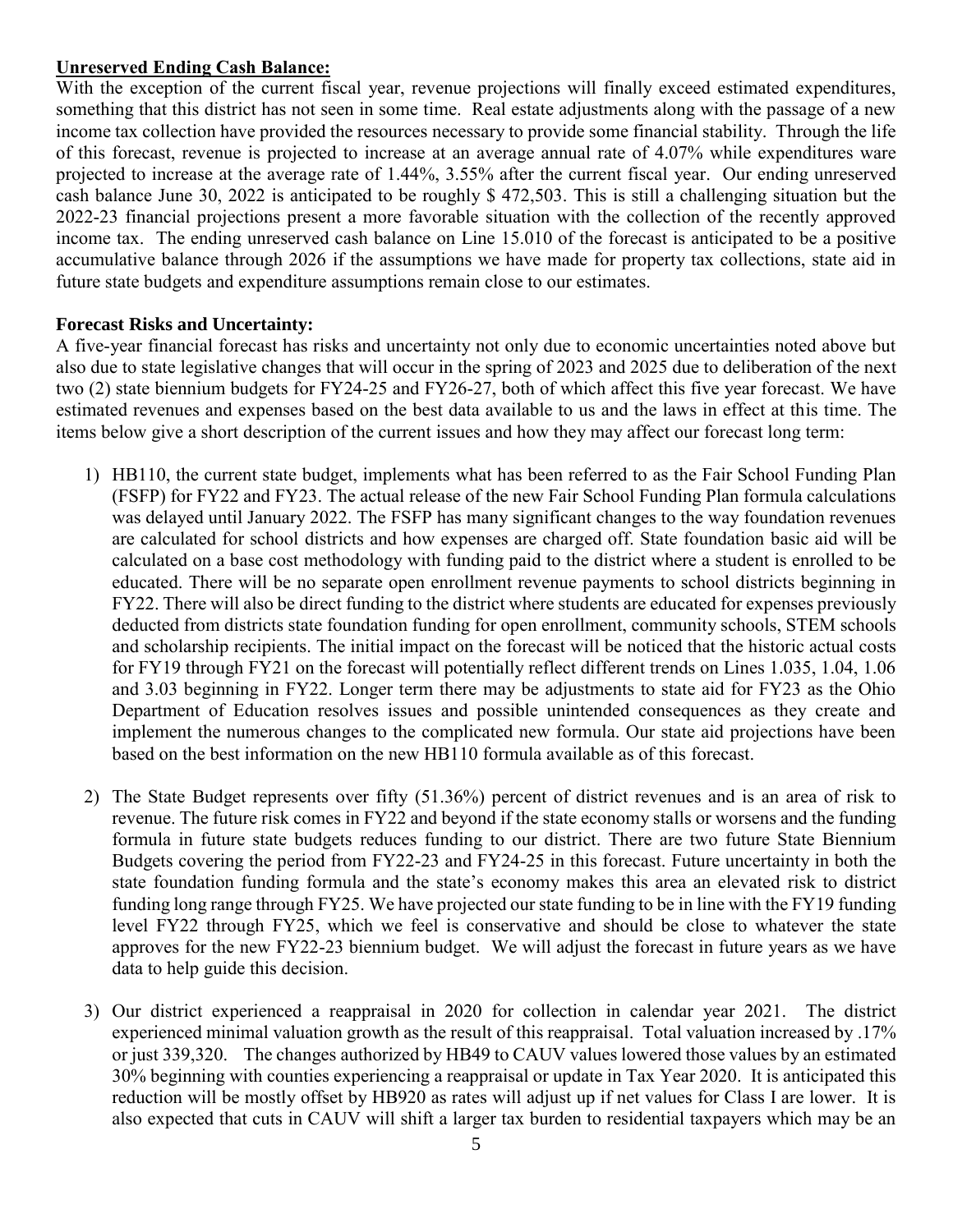unintended consequence of the legislature responding to agricultural interests. There is however always a minor risk that the district could sustain a reduction in values in the next appraisal update but we do not anticipate that at this time.

- 4) The community supported the renewal of the two emergency levies that were combined and originally approved by voters on May 6, 2014. These levies were renewed in November of 2018 as a "substitute levy" that will generate revenue growth and the district's property valuation grows and as tax abatements expire. No additional growth from this levy has been projected within this update. These levies are five (5) year levies that began in January of 2020 and expire in December of 2024.
- 5) The community supported the renewal of the two emergency levies in November of 2018. Those levies were due to expire at the end of 2019. These levies were renewed as a "substitute levy" that will generate revenue growth and the district's property valuation grows and as tax abatements expire. Calendar year 2020 were the "capture" year for the replacement substitute levy. New construction and properties coming off or abatement programs in 2021 should generate 6.90 mills of additional revenue Having limited experience with the recently approved substitute levy, we have not projected significant changes during the forecasted period. As a result of the above listed factors, we have projected a two (2.00%) growth real estate collections and public utility collections for the next five (5) years of the forecast.
- 6) HB110 direct pays costs associated with open enrollment, community and STEM schools, and for all scholarships including EdChoice Scholarships. These costs will no longer be deducted from our state aid. However, there still are education option programs such as College Credit Plus which continue to be deducted from state aid which will increase costs to the district. Expansion or creation of programs that are not directly paid by the state of Ohio can exposes the district to new expenditures that are not currently in the forecast. We are monitoring closely any new threats to our state aid and increased costs as any new proposed laws are introduced in the legislature.
- 7) Labor relations in our district have been strained due to the lack of adequate funding but we all continue working for the best interest of students and realizing the resource challenges we face. We believe as we move forward our positive working relationship will continue and will only grow stronger.

The major lines of reference for the forecast are noted below in the headings to make it easier to relate the assumptions made for the forecast item and refer back to the forecast. It should be of assistance to the reader to review the assumptions noted below in understanding the overall financial forecast for our district. If you would like further information please feel free to contact Matt A. Feasel, CFO/Treasurer of the Pike Delta York Local School District at (419) 822-3391.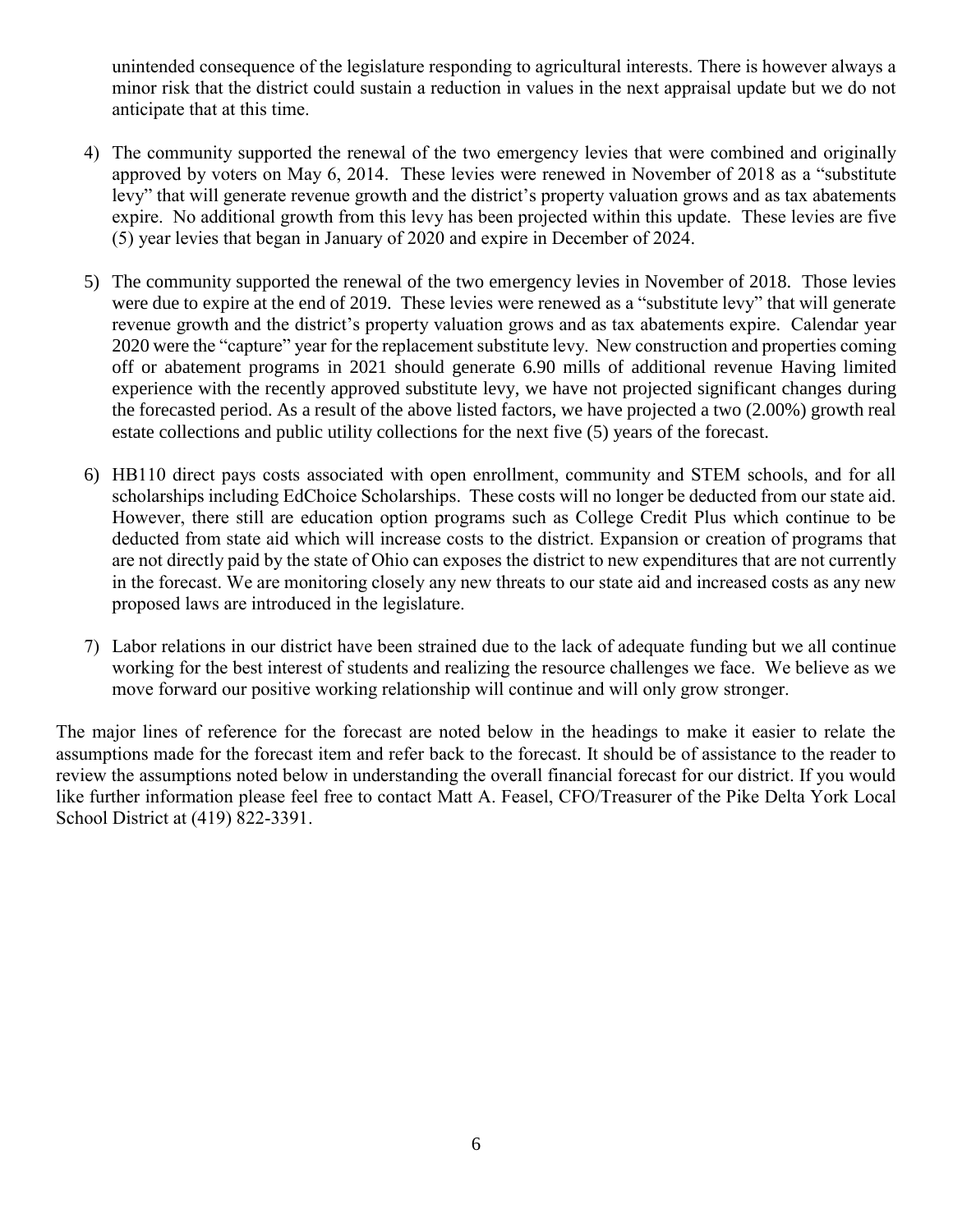# **Pike Delta York Local Schools**

**Cash Position Statement May 2022**



# **Pike Delta York Local Schools**

**Estimated General Fund Revenue**

**May 2022**

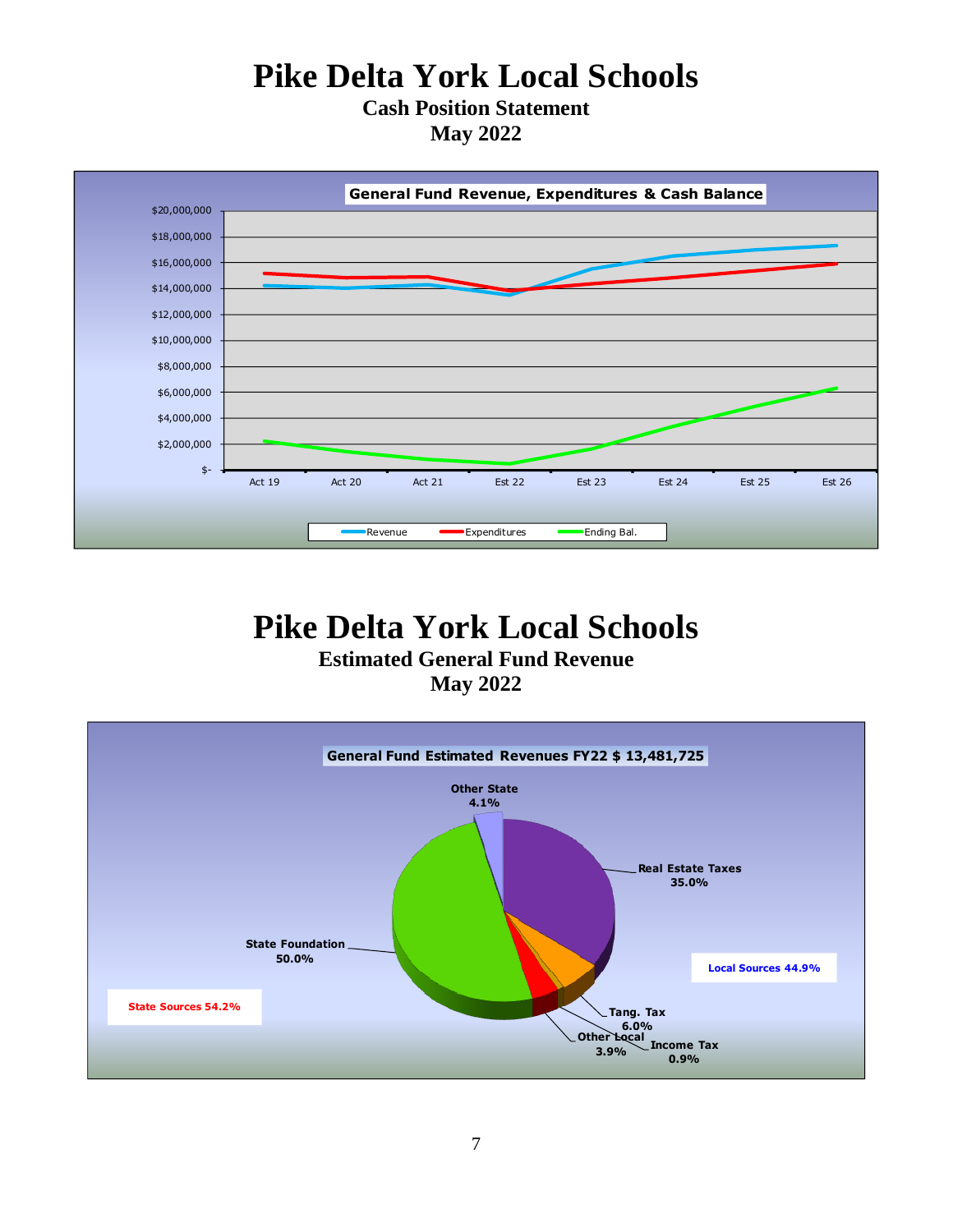### **ESTIMATED ASSESSED VALUE (AV) BY COLLECTION YEARS**

|                                         | Actual                                                                | <b>Estimated</b>                                                 | <b>Estimated</b> | <b>Estimated</b> | <b>Estimated</b> |
|-----------------------------------------|-----------------------------------------------------------------------|------------------------------------------------------------------|------------------|------------------|------------------|
|                                         | TAX YEAR 2021 TAX YEAR 2022 TAX YEAR 2023 TAX YEAR 2024 TAX YEAR 2025 |                                                                  |                  |                  |                  |
| <b>Classification</b>                   |                                                                       | COLLECT 2022 COLLECT 2023 COLLECT 2024 COLLECT 2025 COLLECT 2026 |                  |                  |                  |
| Res./Ag.                                | \$153,973,660                                                         | \$155,327,462                                                    | \$160,042,449    | \$161,949,498    | \$166,327,588    |
| Comm/Ind.                               | \$27,885,390                                                          | \$28,164,244                                                     | \$28,445,886     | \$28,730,345     | \$29,017,649     |
| Public Utility Personal Property (PUPP) | \$16,870,590                                                          | \$17,040,170                                                     | \$17,290,170     | \$17,549,523     | \$17,812,765     |
| <b>Total Assessed Value</b>             | \$198,729,640                                                         | \$200,531,876                                                    | \$205,778,505    | \$208,229,366    | \$213,158,002    |

Property Values are established each year by the County Auditor based on new construction, demolitions, BOR/BTA activity and complete reappraisal or updated values. Fulton County experienced a reappraisal for the 2020 tax year to be collected in 2021.

Public Utility Personal Property (PUPP) values have increased an average of \$ 313,865 over the past four years as a result of reinvestments being made by utilities statewide. We remain somewhat conservative in our projections and have projected valuation increases of 100,000 for each year of the forecast.

CAUV values represent 29.64% of Class I residential agricultural values. HB49 authorized a reduction in CAUV computations that will result in these values falling on average by 30%. These reductions will occur as districts experience their next reappraisal or update cycle. We will experience this in the Tax Year 2020 reappraisal. A reduction of value has been weighted in to our average Class I value change in 2019. This will cause a shift in taxes from agricultural taxpayers to residential taxpayers but should not result in lower taxes to our district.

The district is at the twenty (20.00) mill floor. As a result, any growth in valuation should result in the district receiving additional funds from real estate taxes.

### **ESTIMATED REAL ESTATE TAX (Line # 1.010)**

| source                         | $\mathbf{F} \mathbf{V} \mathbf{?}$<br>' 144 | <b>LIVO</b><br>$\sim 125$                 | <b>TY24</b> | <b>FY25</b> | <b>FY26</b>      |
|--------------------------------|---------------------------------------------|-------------------------------------------|-------------|-------------|------------------|
| Real<br>m<br>. Estate<br>Taxes | 102                                         | .763<br>0 A O 1 1<br>YД<br><b>JT.OII.</b> | \$4,908,222 | \$5,006,403 | $\sim$<br>.uu.jj |

#### **Summary of Real Estate Values & Taxes – Line # 1.010**

Property tax collections are a major revenue source for the local portion of the district's revenue. The continued issue of tax abatements within the village is to be of concern regarding future property tax growth. The minimal growth that the district used to experience from new construction will disappear as new homeowners apply for and receive 100% abatements. At the time of this forecast being prepared, the village has granted approximately thirty-six (36) residential  $\&$  commercial 100% ten (10) year tax abatements with an estimated value of \$ 21,927,689 and an estimated tax loss of \$ 287,632.38 to the district. This would be the equivalent of a 1.46 mill property tax levy. The district will continue to monitor potential future abatements and the affects it will have on district taxpayers.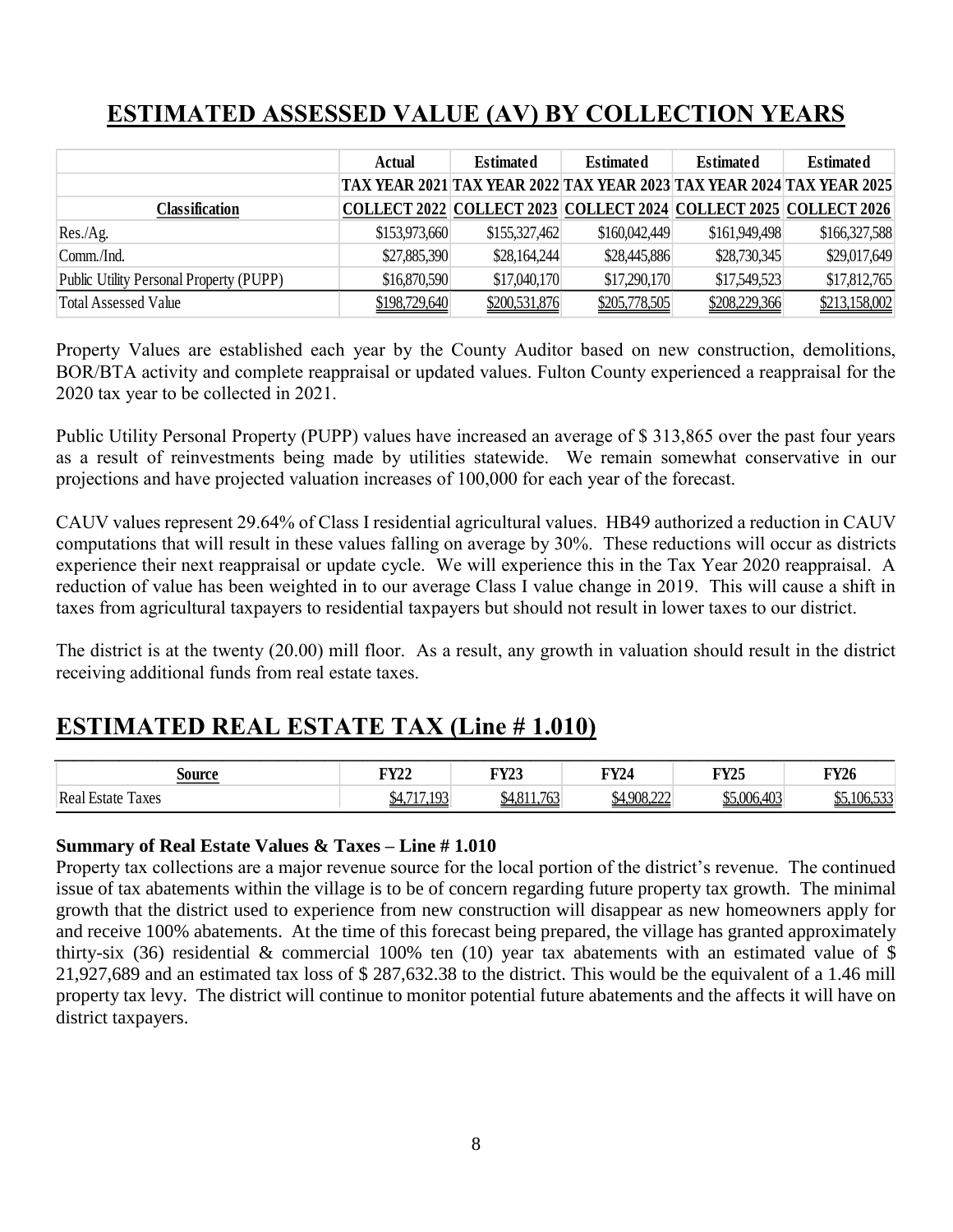Local property tax revenues account for 41% of the district's resources. Fulton County just completed a property reappraisal. Collections on these updated values are being collected in calendar year 2021. The district experienced a minimal increase of just \$ 339,320 in value or .17%. The 2015 valuation reappraisal, the district experienced a 13.23% increase in valuations throughout the district.

The district experienced additional revenue as a result of the NEXUS pipeline being completed. It is estimated that the district received approximately \$ 306,000 with the addition of the NEXUS pipeline value. This collection is based on the assessed value of \$ 5,919,410 which represents 61.49% of the original assessed value of \$ 9,626,120. Nexus has lost two appeals of the original value to the Ohio Department of Taxation and has filed their final appeal that is scheduled to be heard in February of 2022.

The community supported the renewal of the two emergency levies in November of 2018. Those levies were due to expire at the end of 2019. These levies were renewed as a "substitute levy" that will generate revenue growth and the district's property valuation grows and as tax abatements expire. Calendar year 2020 were the "capture" year for the replacement substitute levy. New construction and properties coming off or abatement programs in 2021 should generate 6.90 mills of additional revenue. Having limited experience with the recently approved substitute levy, we have not projected significant changes during the forecasted period. As a result of the above listed factors, we have projected a two (2.00%) growth rate for real estate collections and a one (1.00%) percent rate of growth rate for the public utility collections for the next five (5) years of the forecast.

#### **New Tax Levies – Line #13.030**

No new levies are modeled in this forecast.

### **ESTIMATED PERSONAL PROPERTY TAX (Line # 1.020)**

| source                           | <b>FY22</b> | <b>FY23</b> | <b>FY24</b> | <b>FY25</b> | $\overline{\text{y26}}$ |
|----------------------------------|-------------|-------------|-------------|-------------|-------------------------|
| Public Utility Personal Property | \$803,653   | \$809,624   | \$819,668   | \$831,790   | $. \n 271$<br>\$844,371 |

#### **Summary of Public Utility Personal Property Taxes – Line # 1.020**

The district experienced additional revenue as a result of the NEXUS pipeline being completed. It is estimated that the district received approximately \$ 306,000 with the addition of the NEXUS pipeline value. This collection is based on the assessed value of \$ 5,919,410 which represents 61.49% of the original assessed value of \$ 9,626,120. Nexus has lost two appeals of the original value to the Ohio Department of Taxation and has filed their final appeal was scheduled to be heard in February of 2022 but an extension was granted. It is unknown when a final determination will be made.

### **ESTIMATED SCHOOL DISTRICT INCOME TAX (Line # 1.030)**

| Source                 | <b>FY22</b> | <b>FY23</b> | <b>TY24</b> | <b>FY25</b> | <b>FY26</b> |
|------------------------|-------------|-------------|-------------|-------------|-------------|
| <b>SDIT Collection</b> | \$127,315   | \$1,556,075 | \$2,450,761 | \$2,745,603 | \$2,935,143 |

#### **Summary of the School District Income Tax –Line # 1.030**

The Pike Delta York Local School district community supported a one (1.00%) percent five (5) year traditional school district income tax levy on May  $4<sup>th</sup>$ , 2021. The levy was designated for operations and became effective on January  $1^{st}$  of 2022. It is estimated that the levy will generate \$ 2,047,352 annually. The income tax levy is administered through the Department of Taxation. The collections are distributed to the district on a quarterly basis. The first distribution was received by the district on April 29<sup>th</sup>, 2022. The district received 6.22% or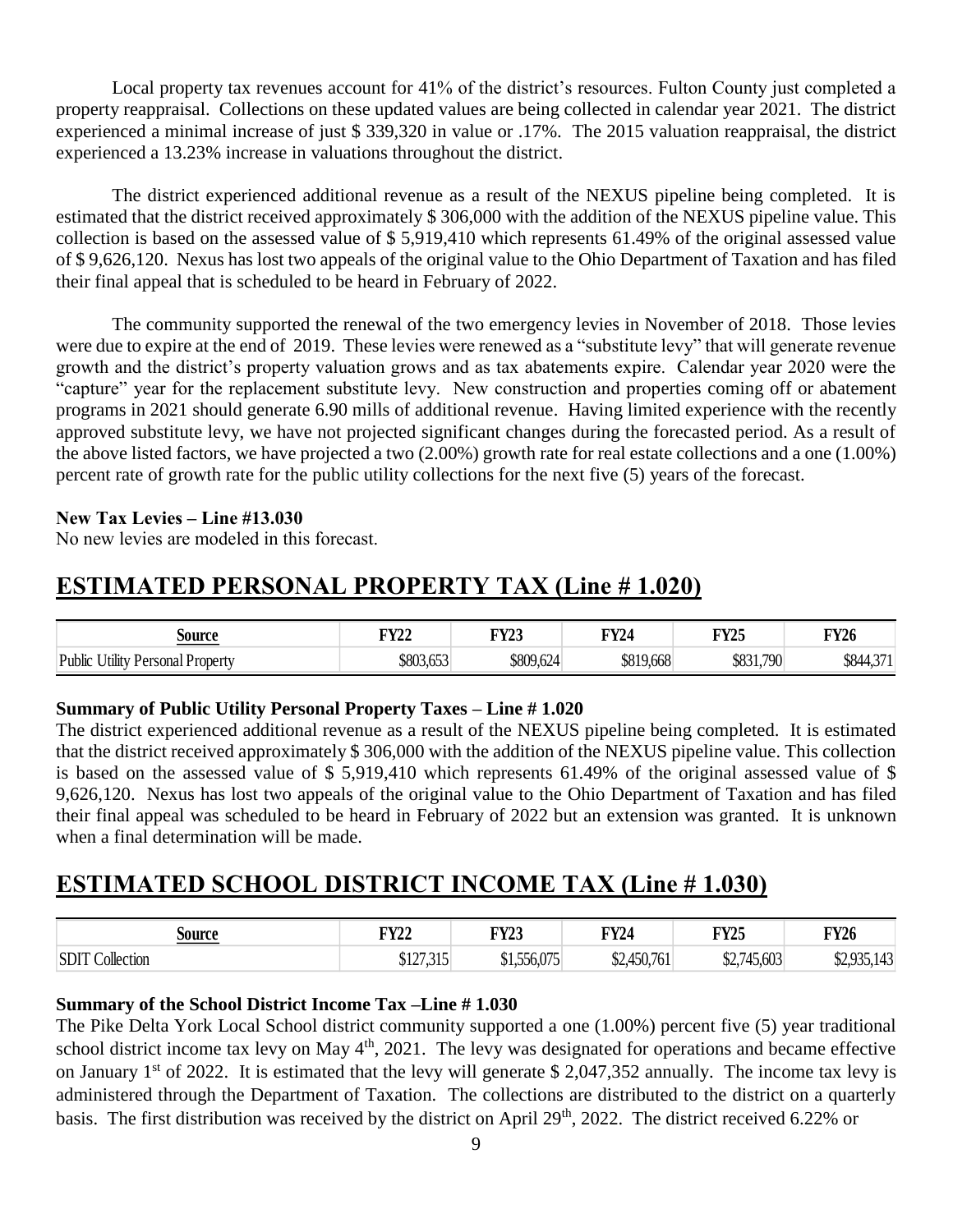\$ 127,315 on April 29<sup>th</sup>. It takes approximately eighteen months for the district to receive the full collection. It is estimated that we will receive 76.3% in fiscal year 2022-23 and 106.3% in fiscal year 2024-25. We have projected an annual growth rate of five (5.00%) annually for the life of this forecast. The levy will expire in December of 2026.

| Source                                   | <b>FY22</b> | <b>FY23</b> | <b>FY24</b> | <b>FY25</b> | <b>FY26</b> |
|------------------------------------------|-------------|-------------|-------------|-------------|-------------|
| Basic Aid-Unrestricted                   | \$6,006,052 | \$6,024,669 | \$6,024,669 | \$6,024,669 | \$6,024,669 |
| Additional Aid Items                     | \$245,093   | \$245,381   | \$245,381   | \$245,381   | \$245,381   |
| Basic Aid-Unrestricted Subtotal          | \$6,251,144 | \$6,270,050 | \$6,270,050 | \$6,270,050 | \$6,270,050 |
| Ohio Casino Commission ODT               | \$76,070    | \$77,160    | \$77,160    | \$77,160    | \$77,160    |
| Catastrophic Aid                         | \$32,000    | \$25,883    | \$25,883    | \$25,883    | \$25,883    |
| Total Unrestricted State Aid Line #1.035 | \$6,359,214 | \$6,373,093 | \$6,373,093 | \$6,373,093 | \$6,373,093 |

### **ESTIMATED UNRESTRICTED STATE FOUNDATION (Line # 1.035)**

#### **Summary of Unrestricted State Funding – Line # 1.035**

The partial release of the new Fair School Funding Plan formula occurred in January 2022 half way through FY22, and as of the date of this forecast there are still some detailed calculations not released. We have projected FY22 and FY23 funding based on the April 2022 foundation settlement and funding factors.

Our district is currently a **formula** district in FY22 and a guarantee district in FY23 on the new Fair School Funding Plan (FSFP). The state foundation funding formula has gone through many changes in recent years. The most recent funding formula began in FY14 and was dropped in FY19 after six (6) years, followed by no foundation formula for two (2) years in FY20 and FY21, and now HB110 implements the newest and possibly the most complicated funding formula in recent years for FY22 and FY23. The current formula introduces many changes to how state foundation is calculated and expenses deducted from state funding which will potentially make the actual five year forecast look different with estimates FY22 through FY26 compared to actual data FY19 through FY21 on Lines 1.035, 1.04, 1.06 and 3.03 of the forecast.

#### **Overview of Key Factors that Influence State Basic Aid in the Fair School Funding Plan**

- A. Student Population and Demographics
- B. Property Valuation Per Pupil
- C. Personal Income of District Residents Per Pupil
- D. Historical Funding CAPS and Guarantees from prior funding formulas "Funding Bases" for guarantees.

#### Base Cost Approach - Unrestricted Basic Aid Foundation Funding

The new funding formula uses FY18 statewide average district costs and developed a base cost approach that includes minimum service levels and student teacher ratios to calculate a unique base cost for each district. Newer more up to date state wide average costs will not update for FY23 and remains frozen at FY18 levels, while other factors impacting a districts local capacity will update for FY23. Base costs per pupil includes funding for five (5) areas:

- 1. Teacher Base Cost (4 subcomponents)
- 2. Student Support (7 subcomponents-including a restricted Student Wellness component)
- 3. District Leadership & Accountability (7 subcomponents)
- 4. Building Leadership & Operations (3 subcomponents)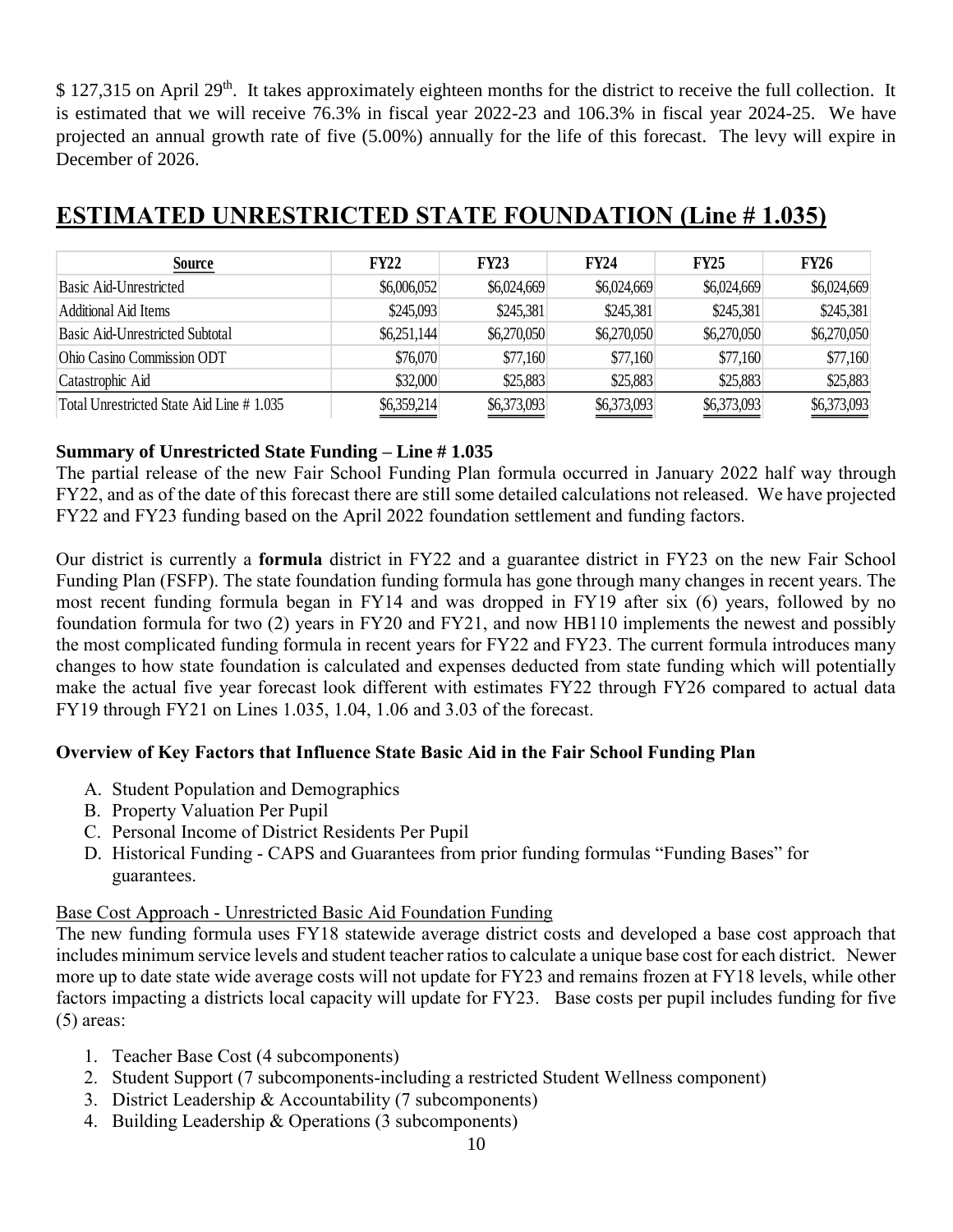5. Athletic Co-curricular (contingent on participation)

### State Share Percentage – Unrestricted Basic Aid Foundation Funding

Once the base cost is calculated, which is currently at a state wide average of \$7,350.77 per pupil in FY22, the FSFP calculates a state share percentage (SSP) calculation. The state share percentage in concept will be higher for districts will less capacity (lower local wealth) and be a lower state share percentage for districts with more capacity (higher local wealth). The higher the district's ability to raise taxes based on local wealth the lower the state share percentage. The state share percentage will be based on 60% property valuation of the district, 20% on federally adjusted gross income and 20% on federal median income, as follows:

- 1. 60% based on most recent three (3) year average assessed values or the most recent year, whichever is lower divided by base students enrolled.
- 2. 20% based on most recent three (3) year average federal adjusted gross income of districts residents or the most recent year, whichever is lower divided by base students enrolled.
- 3. 20% based on most recent year federal median income of district residents multiplied by number of returns in that year divided by base students enrolled.
- 4. When the weighted values are calculated and item 1 through 3 above added together the total is then multiplied by a Local Share Multiplier Index from 0% for low wealth districts to a maximum of 2.5% for wealthy districts.

When the unrestricted base cost is determined and multiplied by the state share percentage, the resulting amount is multiplied by the current year enrolled students (including open enrolled students being educated in each district), and finally multiplied by the local share multiplier index for each district. The result is the local per pupil capacity amount of the base per pupil funding amount.

#### **Categorical State Aid**

In addition to the base state foundation funding calculated above the FSFP also has unrestricted categorical funding and new restricted funding beginning in FY22, some of which will have the state share percentage applied to these calculations as noted below:

#### Unrestricted Categorical State Aid

- 1. Targeted Assistance/Capacity Aid Provides additional funding based on a wealth measure using 60% weighted on property value and 40% on income. Uses current year enrolled average daily membership (ADM). Also will provide supplemental targeted assistance to lower wealth districts whose enrolled ADM is less than 88% of their total FY19 ADM.
- 2. Special Education Additional Aid Based on six (6) weighted funding categories of disability and moved to a weighted funding amount and not a specific amount. An amount of 10% will be reduced from all district's calculation to be used toward the state appropriation for Catastrophic Cost reimbursement.
- 3. Transportation Aid Funding based on all resident students who ride including preschool students and those living within 1 mile of school. Provides supplemental transportation for low density districts. Increases state minimum share to 29.17% in FY22 and 33.33% in FY23.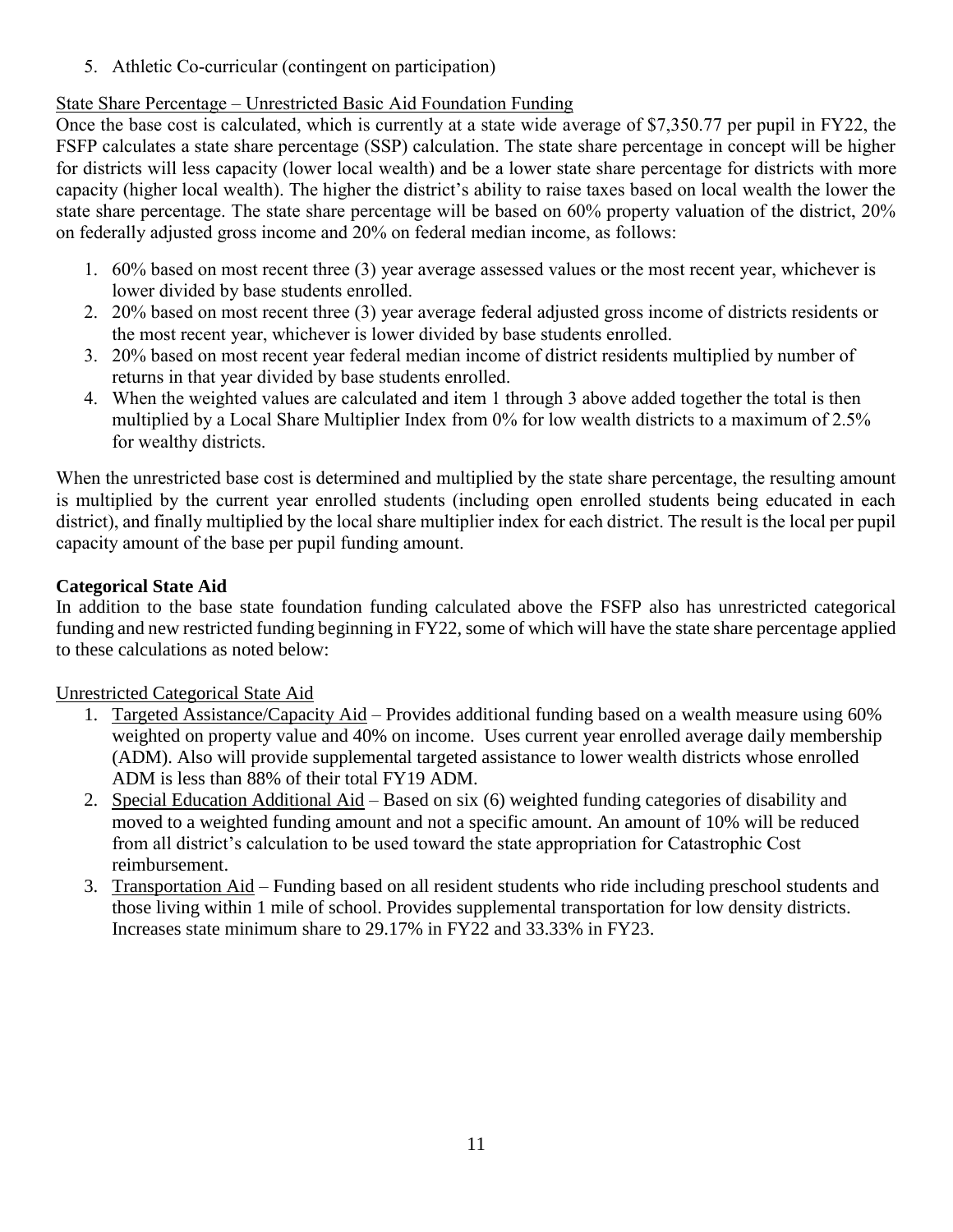Restricted Categorical State Aid

- 1. Disadvantage Pupil Impact Aid (DPIA)- Formerly Economically Disadvantaged Funding is based on number and concentration of economically disadvantaged students compared to state average and multiplied by \$422 per pupil. Phase in increases are limited to 0% for FY22 and 14% in FY23.
- 2. English Learners Based on funded categories based on time student enrolled in schools and multiplied by a weighted amount per pupil.
- 3. Gifted Funds –Based on average daily membership multiplied by a weighted amount per pupil.
- 4. Career-Technical Education Funds Based on career technical average daily membership and five (5) weighted funding categories students enrolled in.
- 5. Student Wellness & Success Funding moved into DPIA funding, is restricted funding and will be spent on same initiatives and requirements that were previously designated under the stand alone fund.

#### State Funding Phase-In FY22 and FY23 and Guarantees

HB110 provides funding for FY22 and FY23. While the FSFP was presented as a six (6) year phase-in plan, the state legislature approved the first two (2) years of the funding plan. The FSFP does not include caps on funding, rather it will include a general phase-in percentage for most components in the amount of 16.67% in FY22 and 33.33% in FY23. DPIA funding will be phased in 0% in FY22 and 14% in FY23. Transportation categorical funds will not be subject to a phase in.

HB110 includes "formula transition aid" which is a guarantee. There are actually three (3) guarantees in both temporary and permanent law to ensure that no district will get less funds in FY21 than they received in FY21. The guarantee level of funding for FY21 is a calculated funding guarantee level based on full state funding cuts from May 2020 restored, net of transfers and deductions, plus Student Wellness and Success funds (based on FY21 SWSF amounts), enrollment growth supplement funds paid in FY21 and special education preschool and special education transportation additional aid items.

#### Student Wellness and Success (Restricted Fund 467)

In FY20 and FY21 HB166, provided Student Wellness and Success Funds (SWSF) to be deposited in a Special Revenue Fund 467. HB110 the new state budget has essentially eliminated these funds by merging them into state aid and wrapped into the expanded funding and mission of DPIA funds noted above and on Line 1.04 below. Any remaining funds in Special Revenue Fund 467 will be required to be used for the restricted purposes governing these funds until spent fully.

#### Future State Budgets Projections Beyond FY23

Our funding status for the FY24-26 will depend on two (2) new state budgets which are unknown. There is no guarantee that the current Fair School Funding Plan in HB110 will be funded or continued beyond FY23. For this reason, funding is held constant FY23 through FY26.

#### **Casino Revenue**

On November 3, 2009 Ohio voters passed the Ohio casino ballot issue. This issue allowed for the opening of four (4) casinos one each in Cleveland, Toledo, Columbus and Cincinnati. Thirty-three percent (33%) of the gross casino revenue will be collected as a tax. School districts will receive 34% of the 33% GCR that will be paid into a student fund at the state level. These funds will be distributed to school districts on the 31<sup>st</sup> of January and August each year which began for the first time on January 31, 2013.

Casino revenue fell slightly in FY21 due to COVID-19 and Casinos closing for a little over two months. We have increases the amount in FY22 back to pre-pandemic FY20 levels as Casino revenues appear to have dipped largely due to their closure and not in response to the economic downturn. Prior to COVID-19 closure, casino revenues were growing modestly as the economy improved. Original projections for FY22-26 estimated a .4%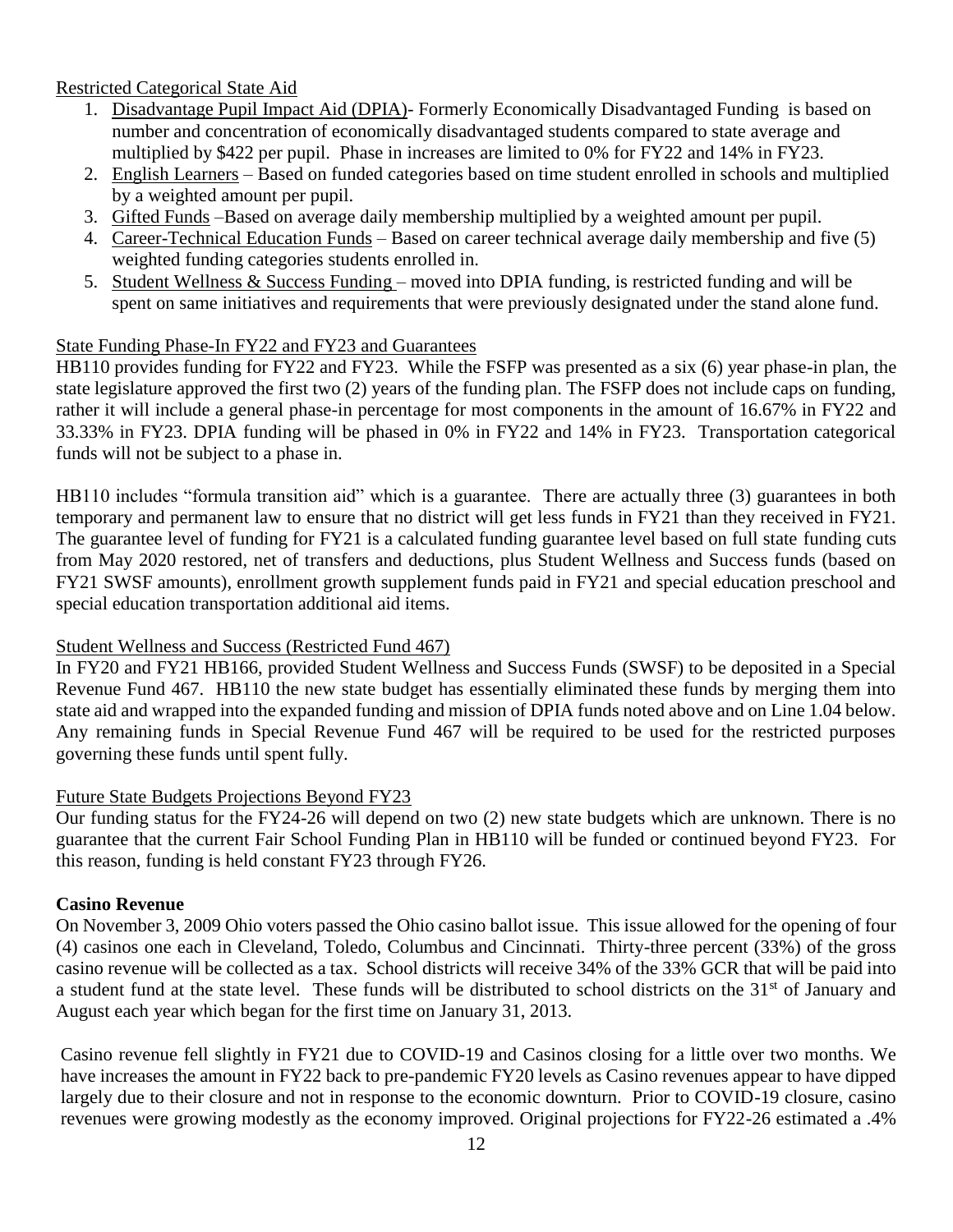decline in pupils to 1,778,441 and GCR increasing to \$106.35 million or \$59.80 per pupil. We believe FY22 Casino revenues will resume their historical growth rate.

### **RESTRICTED STATE REVENUES (Line # 1.040)**

| <b>Source</b>                               | <b>FY22</b> | <b>FY23</b> | <b>FY24</b> | <b>FY25</b> | <b>FY26</b> |
|---------------------------------------------|-------------|-------------|-------------|-------------|-------------|
| <b>DPIA</b>                                 | \$59,938    | \$54,438    | \$54,438    | \$54,438    | \$54,438    |
| Career Tech                                 | \$52,114    | \$37,030    | \$37,030    | \$37,030    | \$37,030    |
| Gifted                                      | \$72,924    | \$49,027    | \$49,027    | \$49,027    | \$49,027    |
| <b>ESL</b>                                  | \$8,165     | \$5,534     | \$5,534     | \$5,534     | \$5,534     |
| Student Wellness                            | \$193,691   | \$193,817   | \$193,817   | \$193,817   | \$193,817   |
| Total Restricted State Revenues Line #1,040 | \$386,832   | \$339,846   | \$339,846   | \$339,846   | \$339,846   |

#### **Summary of Restricted State Funding – Line #1.040**

HB110 has continued Disadvantaged Pupil Impact Aid (formerly Economic Disadvantaged funding) and Career Technical funding. In addition, there have been new restricted funds added as noted above under "Restricted Categorical Aid" for Gifted, English Learners (ESL) and Student Wellness. The amount of DPIA is limited to 0% phase in growth for FY22 and 14% in FY23.

### **RESTRICTED FEDERAL GRANTS-IN-AID (Line # 1.045)**

No federal unrestricted grants are projected FY21-25.

### **PROPERTY TAX ALLOCATION (Line # 1.050)**

| $\alpha$ ітиол            | <b>TITTA</b><br>---<br>---- | <b>TITTA</b><br><br>$\sim$ | IN 74 | <b>TITTA!</b><br>14 | TVA.<br><b>FYZ0</b> |
|---------------------------|-----------------------------|----------------------------|-------|---------------------|---------------------|
| Rollba<br>and<br>omestead |                             | ىم.                        |       | ---                 | ---<br>$\cdots$     |

#### **Summary of Rollback and Homestead Reimbursement – Line #1.050**

Rollback funds are reimbursements paid to the district from the State of Ohio for tax credits given owner occupied residences equaling 12.5% of the gross property taxes charged residential taxpayers on tax levies passed prior to September 29, 2013. HB59 eliminated the 10% and 2.5% rollback on new levies approved after September 29, 2013, which is the effective date of HB59. HB66 the FY06-07 budget bill previously eliminated 10% rollback on Class II (commercial and industrial) property.

Homestead Exemptions are also credits paid to the district from the state of Ohio for qualified elderly and disabled. In 2007 HB119 expanded the Homestead Exemption for all seniors over age 65 or older or who are disabled regardless of income. Effective September 29, 2013 HB59 changes the requirement for Homestead Exemptions. Individual taxpayers who do not currently have their Homestead Exemption approved or those who do not get a new application approved for tax year 2013, and who become eligible thereafter, will only receive a Homestead Exemption if they meet the income qualifications. Taxpayers who currently have their Homestead Exemption as of September 29, 2013 will not lose it going forward and will not have to meet the new income qualification. This will reduce homestead reimbursements to the district, and as with the rollback reimbursements above, increase the taxes collected locally on taxpayers. **On the District revenue, if an existing levy is not renewed we would never regain this revenue on any levies in the future.**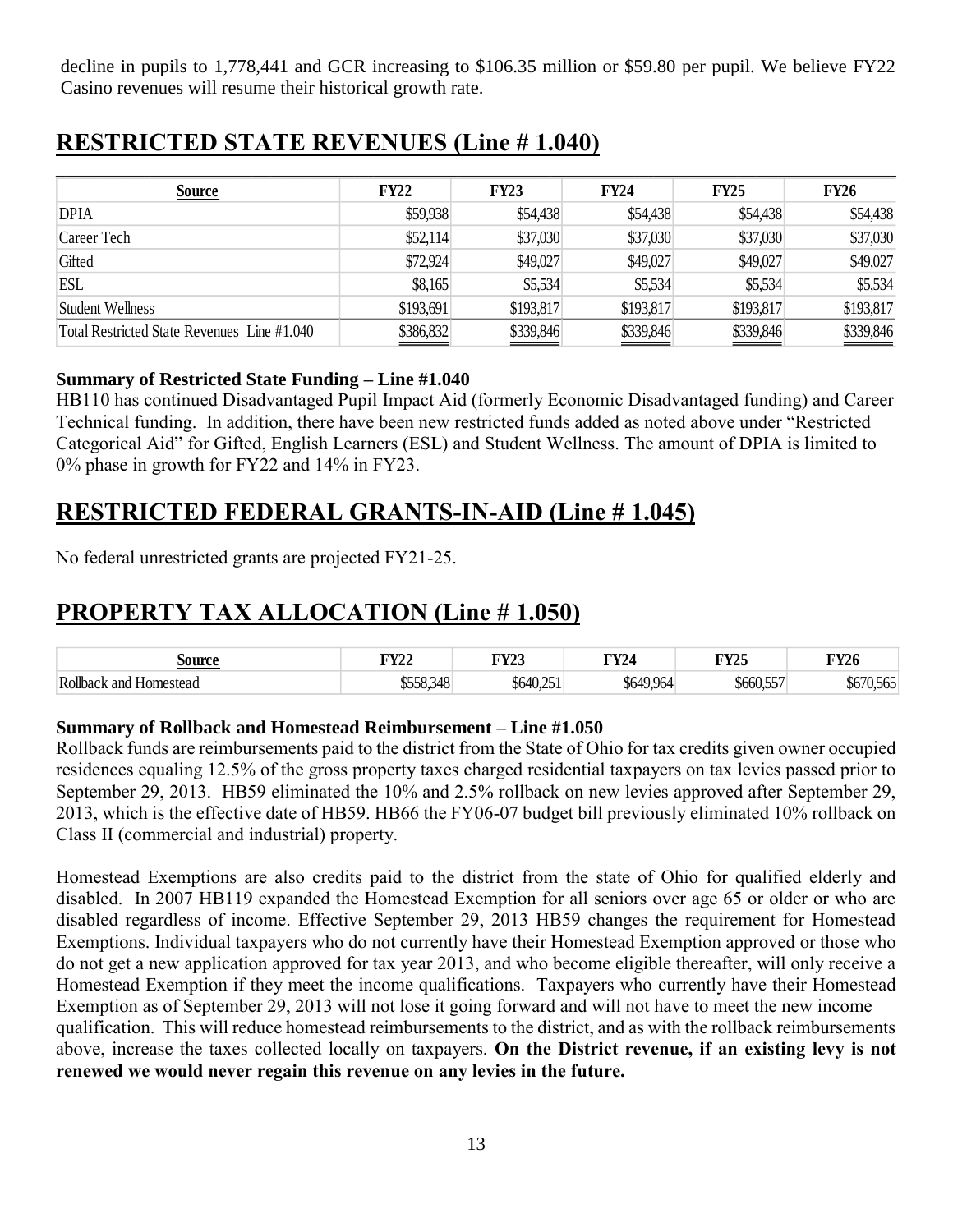| <b>Source</b>                         | <b>FY22</b> | <b>FY23</b> | <b>FY24</b> | FY25        | <b>FY26</b> |
|---------------------------------------|-------------|-------------|-------------|-------------|-------------|
| <b>Open Enrollment Tuition</b>        | \$0         | \$0         | \$0         | \$0         | \$0         |
| Interest                              | \$25,000    | \$25,500    | \$25,755    | \$26,013    | \$26,273    |
| <b>Tax Incentive Agreements</b>       | \$52,643    | \$450,000   | \$454,500   | \$459,045   | \$463,635   |
| Tuition SF-14 & SF-14H                | \$124,303   | \$126,789   | \$128,057   | \$129,338   | \$130,631   |
| Other Income, Rentals and Fees        | \$327,224   | \$382,173   | \$385,995   | \$389,855   | \$393,753   |
| Total Other Local Revenue Line #1.060 | \$529,170   | \$984,462   | \$994,307   | \$1,004,250 | \$1,014,292 |

### **OTHER LOCAL REVENUES (Line # 1.060)**

#### **Summary of Other Revenues – Line # 1.060**

Local revenue are receipts that come to the district at the local level other than real estate taxes. Interest income, local tuition, pay to participate fees and facility rental fees are just a couple of examples. Interest income has decreased significantly as a result of the pandemic. Interest income for the current fiscal year has been projected at 78% of our investment earning from the 2020-21 fiscal year. Our cash flow will continue to increase expanding our investment opportunities. Staying on the conservative side for this update, I think it is prudent to remain with our original position of gradual increases in the remaining four years of the forecast. We continue to work with Red Tree Investments to maximize our investment opportunities and diversify our portfolio. Security of the public funds collected by the district is the top priority of this office.

Donation agreements are also accounted for within this area. The District currently has several donation agreements in place. Fulton County Processing has actually had three donation agreements in place over the years. The first one was entered into in 2008 with payments beginning in 2010. The final payment for the first donation agreement was received in fiscal year 2019-20. The second agreement was entered into in with a donation amount of \$26,414 that will expire in 2024 and the third, recently negotiated CRA began this calendar year and is estimated to bring \$ 36,900 annually to the district.

Worthington Industries tax abatement proceeds have been part of the local receipts and as a result, these projections have declined due to the fact that this abatement will no longer be collected. Upon the expiration of these agreements, the values of these properties have been added to the tax duplicate and should be included in general property tax in FY22.

The District approved an agreement with Nature Fresh Farms and received the first payment of \$ 25,679.56 in February of 2017. The District received the second payment of \$ 23,625.00 in February of 2018, \$ 21,707 in FY19, \$19,970 in FY20, \$ 18,397 in FY21 and \$ 16,925 in FY22 decreasing 8% annually until February of 2030. Future donation agreements with Nature Fresh for their continued expansion evaporated due to the fact that the Village of Delta operates under a Pre1994 provision of tax abatement legislation. The original donation agreement that was negated by the village was estimated at \$ 3.2 million dollars over a twenty-three (23) year period.

The District was able to negotiate a donation agreement with North Star BlueScope on the estimated \$ 750,000,000 additions to its current facility. Construction began in January of 2020 with a completion date estimated at December of 2021. This would place a non-abated value on the 2022 tax year payable in 2023. It is estimated that the district would receive the first donation agreement in February of 2023 or the 2022-23 fiscal year.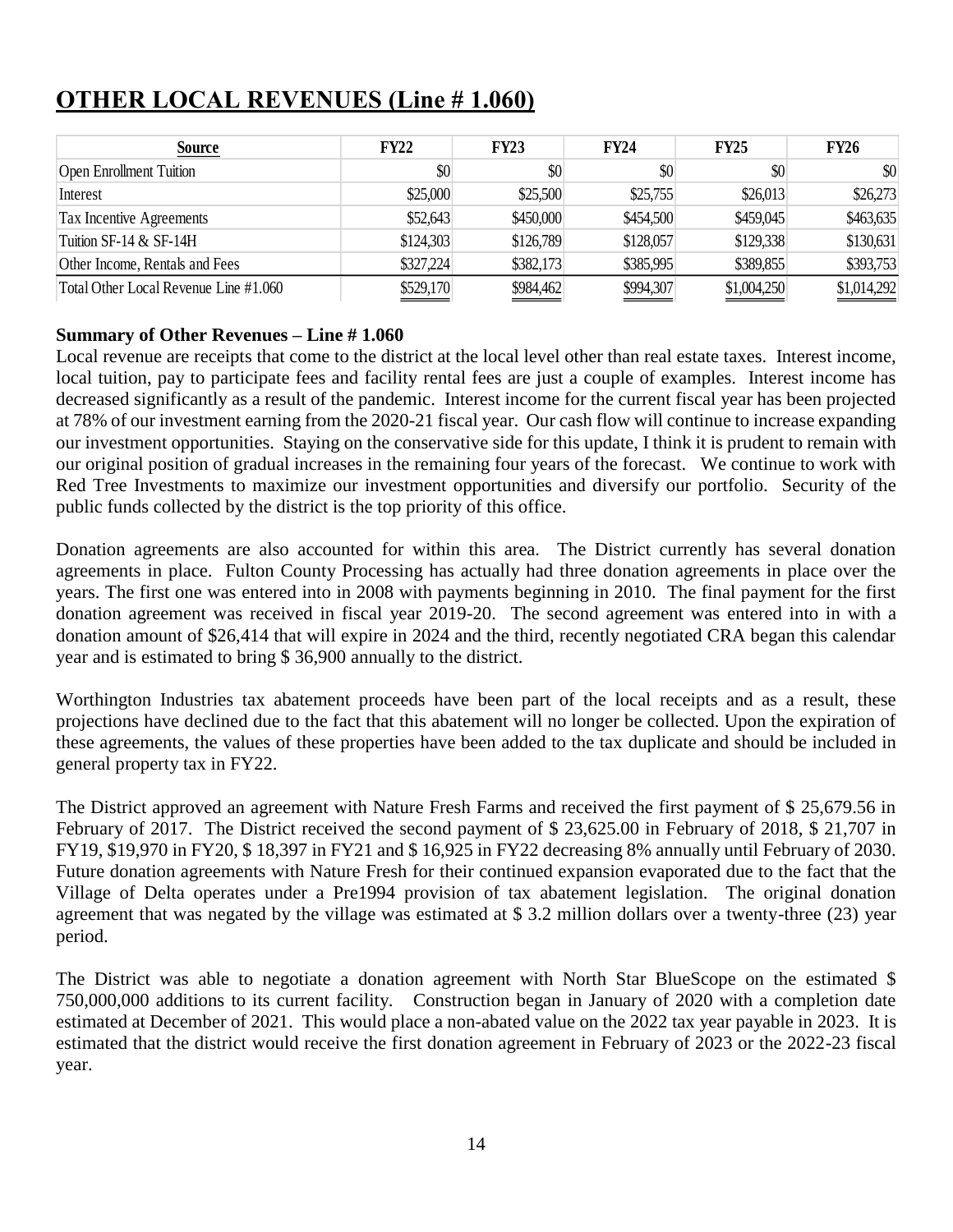### **COMPARISON OF STATE & LOCAL REVENUE**



## **ESTIMATED SHORT TERM BORROWING (Line # 2.010 & 2.020)**

The district has not borrowed so this line is not used.

### **ESTIMATED NON-OPERATING RECEIPTS (Line # 2.040 & 2.050)**

| Source                       | FY22     | <b>FY23</b> | <b>FY24</b> | <b>FY25</b> | FY26     |
|------------------------------|----------|-------------|-------------|-------------|----------|
| Transfers In - Line 2.040    | \$0      | \$0         | \$0         |             | \$0      |
| Advance Returns - Line 2.050 | \$25,000 | \$25,000    | \$25,000    | \$25,000    | \$25,000 |
| Total Transfer & Advances In | \$25,000 | \$25,000    | \$25,000    | \$25,000    | \$25,000 |

#### **Summary of Transfers & Advances – Line # 2.040 & # 2.050**

These are non-operating revenues which are the repayment of short term loans to other funds over the previous fiscal year and reimbursements for expenses received for a previous fiscal year in the current fiscal year. All advances over year end are planned to be returned in the succeeding fiscal year.

Workers Compensation issued a refund recently due to claims being significantly less than expected. It is not anticipated that we will see any type of rate increase for calendar year 2021. A second rebate of \$ 131,683 was received in December of 2020 and is included in the current forecast.

### **ESTIMATED ALL OTHER FINANCING SOURCES (Line # 2.060)**

This funding source is typically a refund of prior year expenditures that is very unpredictable. We will estimate these payments when we have solid data with which to do so.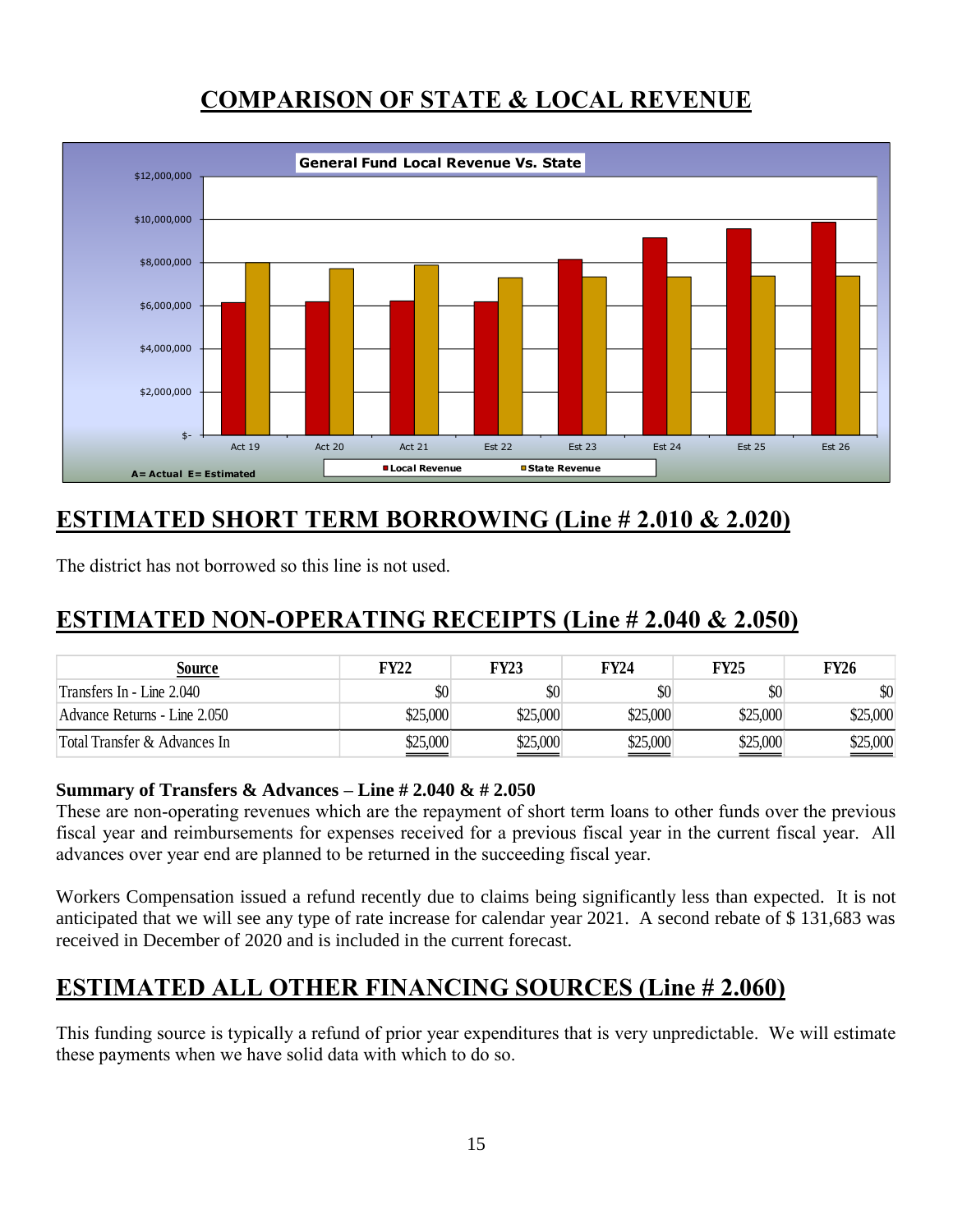# **Expenditure Assumptions**

The district's leadership team is always looking at ways to improve the education of the students whether it be with changes in staffing, curriculum, or new technology needs. As the administration of the district reviews expenditures, the education of the students is always the main focus for resource utilization.

### **ESTIMATED PERSONAL SERVICES (Line # 3.010)**

| Source                        | FY22               | <b>FY23</b> | <b>FY24</b> | FY25        | FY26               |
|-------------------------------|--------------------|-------------|-------------|-------------|--------------------|
| Base Wages                    | \$8,104,262        | \$8,172,753 | \$8,417,936 | \$8,670,474 | \$8,930,588        |
| ESSER & S.W.S.F. Charge-off's | $-\$169.550$       | \$0         | \$0         | \$0         | \$0                |
| Wages and Salary Line # 3.01  | <u>\$7,934,712</u> | \$8,172,753 | \$8,417,936 | \$8,670,474 | <u>\$8,930,588</u> |

Collective bargaining agreements were finally completed in the spring of 2021. Three year agreements were ratified with the P-D-Y Education Association and the OAPSE classified staff. Salary schedules were adopted for the teaching staff that reflect increase of 2.00% for the 2021-22 school year, 2.50% for the 2022-23 school year and 3.00% for the 2023-24 school year. The classified (OAPSE) staff were awarded 2.00% increases in each of the three years of the contract. Historically we have seen the salary line item of the budget increase at an average of 2.96% over the last five years. These figures are based on salaries paid to all staff including certified, classified, supplementals, administrators, substitutes, aides, etc. For the purposes of this forecast, a three (3.00%) percent salary adjustment has been projected for the life of this forecast to allow for salary increases, step increases, educational adjustments and increases in sub costs.

### **ESTIMATED FRINGE BENEFITS (Line # 3.020)**

| <b>Source</b>                     | <b>FY22</b> | <b>FY23</b> | <b>FY24</b> | <b>FY25</b> | <b>FY26</b> |
|-----------------------------------|-------------|-------------|-------------|-------------|-------------|
| A) STRS/SERS                      | \$1,296,682 | \$1,307,641 | \$1,346,870 | \$1,387,276 | \$1,428,894 |
| B) Insurance's                    | \$2,037,084 | \$2,181,415 | \$2,304,530 | \$2,433,842 | \$2,569,650 |
| C) Workers Comp/Unemployment      | \$31,739    | \$32,691    | \$33,672    | \$34,682    | \$35,722    |
| D) Medicare                       | \$115,053   | \$118,505   | \$122,060   | \$125,722   | \$129,494   |
| E) Tuition Reimbursement          | \$68,200    | \$68,200    | \$68,200    | \$68,200    | \$68,200    |
| Total Fringe Benefits Line #3.020 | \$3,548,758 | \$3,708,452 | \$3,875,332 | \$4,049,722 | \$4,231,960 |

#### **Summary of Fringe Benefits – Line #3.020**

This area of the forecast captures all costs associated with benefits and retirement costs, which all except health insurance are directly related to the wages paid.

#### **A.) STRS/SERS**

The district pays 14% of each dollar paid in wages to either the State Teachers Retirement System or the School Employees Retirement System as required by Ohio law.

#### **B.) Insurance**

The Northern Buckeye Health Plan Board of Directors have addressed rates for the calendar year 2022. Medical plans were increased. The traditional fully insured plan increased 8% while the high deductible plan increased 9.25%. Dental, vision and life insurance was not adjusted for the 2022 calendar year. The increases include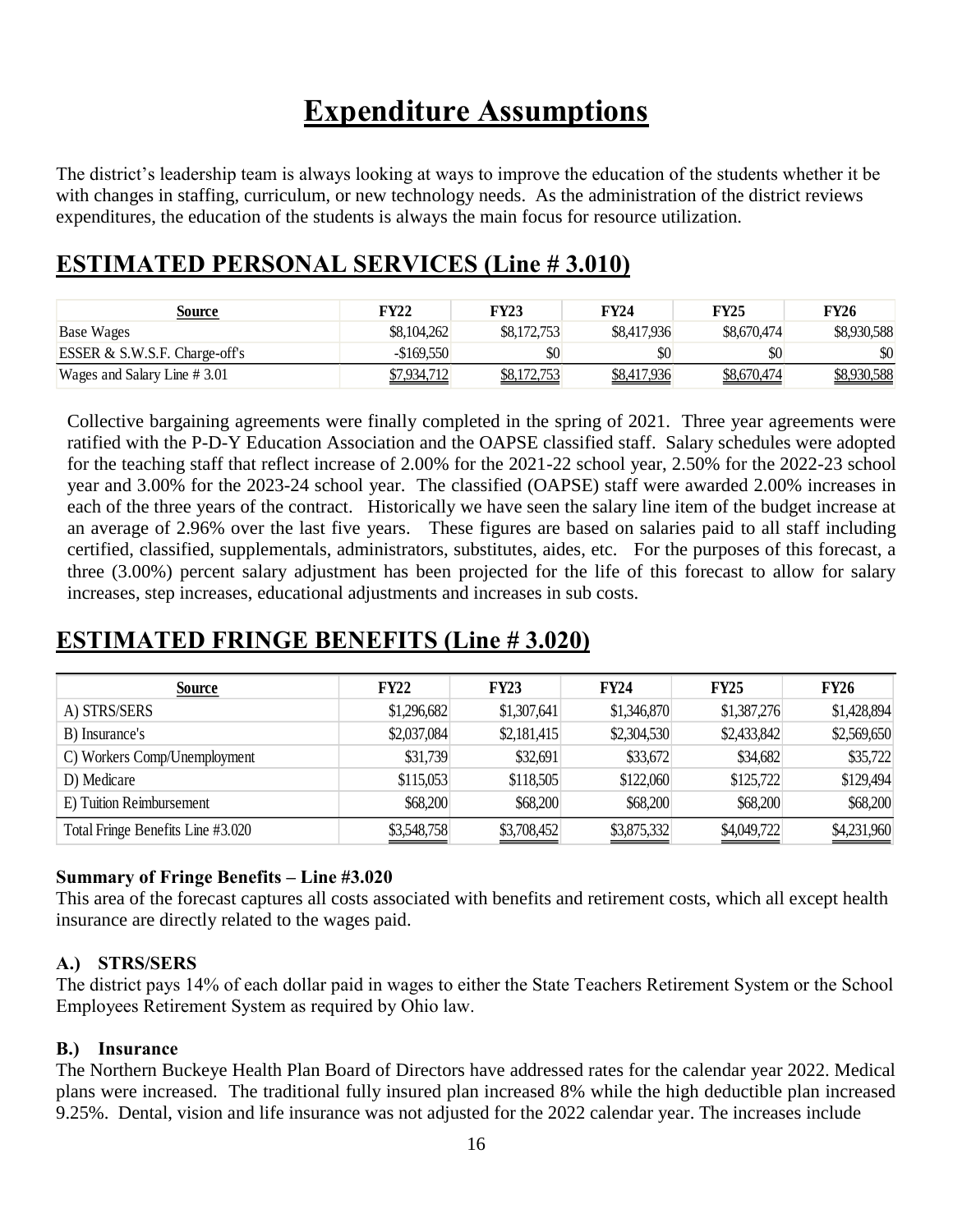adjustments for inflation and the function of the health insurance committee to maintain control of costs. Over the past two plan years, claims have increased and have resulted in increases of premiums to cover the plan.

The 2021-22 fiscal year has been projected with current staffing levels and enrollment levels. Staffing reductions and alternative (grants, Student Wellness and Success, etc.) funding has been utilized when applicable and permissible for the 2020-21 and 2021-22 fiscal years. It appears we will be looking at a significant rate increase for our health insurance coverage over the next couple of years. A little larger than three (3.18%) percent inflation rate has been applied to the final four years of the forecast.

#### **C.) Workers Compensation & Unemployment Compensation**

Workers Compensation issued a refund recently due to claims being significantly less than expected. It is not anticipated that we will see any type of rate increase for calendar year 2021. A second rebate of \$ 131,683 was received in December of 2020 and is included in the current forecast. The district has committed to the Northern Buckeye Education Council's consortium for 2021. Unemployment Compensation has been negligible and is anticipated to remain as such as we plan our staffing needs carefully.

#### **D.) Medicare**

Medicare will continue to increase at the rate of increase of wages. Contributions are 1.45% for all new employees to the district on or after April 1, 1986. These amounts are growing at the general growth rate of wages.

This forecast has been projected with current staffing levels and enrollment levels. Staffing reductions and alternative (grants, Student Wellness and Success, etc.) funding has been utilized when applicable and permissible for the 2021-22 and 2022-23 fiscal years. A four and a half (4.5%) percent inflation rate has been applied to the final four years of the forecast.

| <b>Source</b>                          | <b>FY22</b> | <b>FY23</b> | <b>FY24</b> | <b>FY25</b> | <b>FY26</b> |
|----------------------------------------|-------------|-------------|-------------|-------------|-------------|
| <b>Base Services</b>                   | \$416,503   | \$433,163   | \$450,490   | \$468,510   | \$487,250   |
| <b>Instructional Services</b>          | \$574,703   | \$597,691   | \$621,599   | \$646,463   | \$672,321   |
| ESSER & S.W.S.F. Charge-off's          | (\$14,033)  | \$0         | \$0         | \$0         | \$0         |
| <b>Building and Maintenance</b>        | \$201,551   | \$209,613   | \$217,998   | \$283,430   | \$224,264   |
| <b>Open Enrollment Deductions</b>      | \$35,496    | \$36,916    | \$38,392    | \$39,928    | \$41,525    |
| <b>Community School Deductions</b>     | \$13,353    | \$13,887    | \$14,443    | \$15,021    | \$15,622    |
| Other Tuition Including Ed Scholarship | \$181,587   | \$188,851   | \$196,405   | \$204,261   | \$212,432   |
| <b>Utilities</b>                       | \$366,296   | \$366,353   | \$381,007   | \$396,248   | \$412,097   |
| Total Purchased Services Line #3.030   | \$1,775,457 | \$1,846,475 | \$1,920,334 | \$1,997,147 | \$2,077,033 |

### **ESTIMATED PURCHASED SERVICES (Line # 3.030)**

#### **Summary of Purchased Services – Line #3.030**

This has been the most volatile area of the budget in recent years. This area includes expenses that are performed by individuals and/or companies not employed by the district. They include expenses related to utilities, professional development, tuition, legal services, property and fleet insurance and special needs services performed by the educational service center. These expenses have accounted for twenty (20%) percent of the budget in the past. HB110, the new state budget will impact this are of the budget beginning in FY22 as the Ohio Department of Education will begin to direct pay these costs to the educating districts for open enrollment, community and STEM schools, and for scholarships granted students to be educated elsewhere, as opposed to deducting these amounts from our state foundation funding and shown here as expenses. College Credit Pus,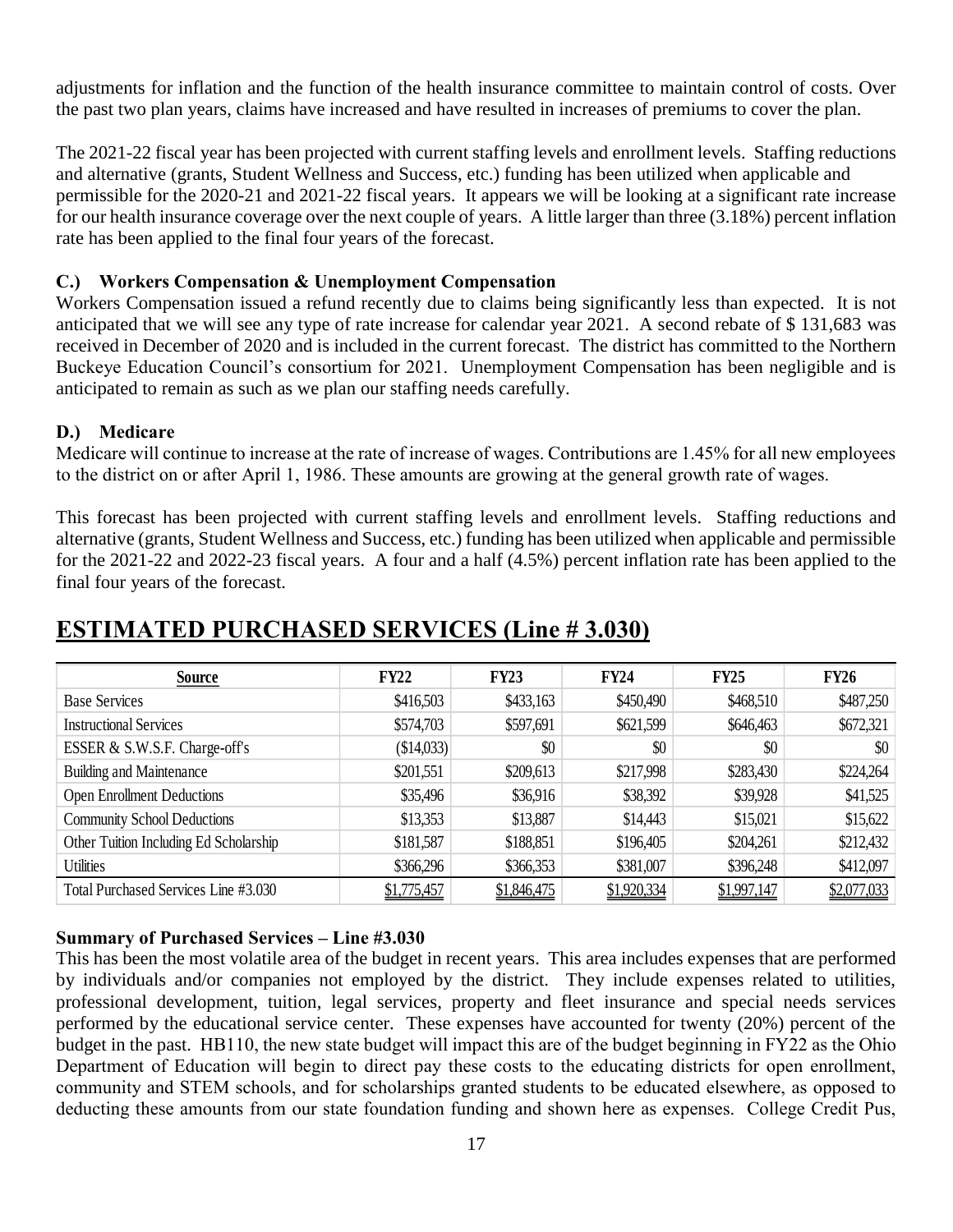excess costs and other tuition costs will continue to draw funds away from the district, which will continue in this area and have been adjusted based on historical trend.

We have closely monitored this area of the budget and have made every attempt to control these costs. We have projected an annual increase of four  $(4.00\%)$  percent over the life of this forecast.

### **ESTIMATED SUPPLIES & MATERIALS (Line # 3.040)**

| :Aumac<br>70 H                              | TTZ7A/<br>▪▲▲ | $\mathbf{E} \mathbf{V}$<br><br>$\sim$ | <b>TIV 7A</b><br>$\overline{\phantom{a}}$<br>∸ | <b>EXZAF</b><br>▪ | <b>TWA</b><br>F 1 4 0 |
|---------------------------------------------|---------------|---------------------------------------|------------------------------------------------|-------------------|-----------------------|
| $\sim$<br>Materials<br>Supplie <sup>r</sup> | 304<br>W.     | OCT<br>.oo~                           | $46^\circ$                                     |                   |                       |

#### **Summary of Supplies & Materials – Line # 3.040**

This category is self-explanatory. Instructional supplies, office supplies, testing supplies, technology, custodial, transportation and fuel are all tracked through this line item. We have reduced this are of the budget for the current fiscal year and have built in a moderate annual increase to account for one-to-one technology purchases.

### **ESTIMATED CAPITAL OUTLAY (Line # 3.050)**

| <u>Source</u>                    | <b>FY22</b>     | <b>FY23</b>     | <b>FY24</b> | <b>FY25</b>     | <b>FY26</b> |
|----------------------------------|-----------------|-----------------|-------------|-----------------|-------------|
| Capital Outlay                   | \$10,000        | \$10,000        | \$10,000    | \$10,000        | \$10,000    |
| <b>Replacement Bus Purchases</b> | \$0             | \$0             | \$0         | \$0             | \$0         |
| Total Equipment Line #3.050      | <u>\$10,000</u> | <u>\$10,000</u> | \$10,000    | <u>\$10,000</u> | 510,000     |

#### **Summary of Capital Outlay – Line # 3.050**

The administration has prepared a five-year capital project plan and have continued to update this plan annually. The plan addresses the needs of the district to address the needs of maturing facilities and transportation fleet. Technology is another area that continually presents challenges. Inside millage (2.00 mills) was transferred earlier this year, from the general fund, to generate a funding source for capital projects. General fund dollars will no longer be needed to fund these needed repairs and renovations and were projected to be transferred to the permanent improvement fund to meet future transportation needs and building maintenance.

### **ESTIMATED OTHER OBJECTS (Line # 4.300)**

| Source                           | <b>FY22</b> | <b>FY23</b> | <b>FY24</b> | <b>FY25</b> | <b>FY26</b> |
|----------------------------------|-------------|-------------|-------------|-------------|-------------|
| County Auditor & Treasurer Fees  | \$117,392   | \$118,566   | \$119,751   | \$120,949   | \$122,158   |
| ESSER & S.W.S.F. Adjustments     | \$0         | \$0         | \$0         | \$0         | \$0         |
| Other Expenses                   | \$44,517    | \$44,962    | \$45,412    | \$45,866    | \$46,325    |
| Total Other Expenses Line #4.300 | \$161,909   | \$163,528   | \$165,163   | \$166,815   | \$168,483   |

#### **Summary of Other Objects – Line # 4.300**

The category of Other Objects consists primarily of the County ESC deductions for specialized services provided to the District. Auditor & Treasurer fees, that are related to the collection of real estate taxes, membership fees, employee bonding and miscellaneous collection fees are classified within this area. Currently, we are projecting a one (1.00%) percent increase for this line item to cover the additional cost of the income tax administrative fee.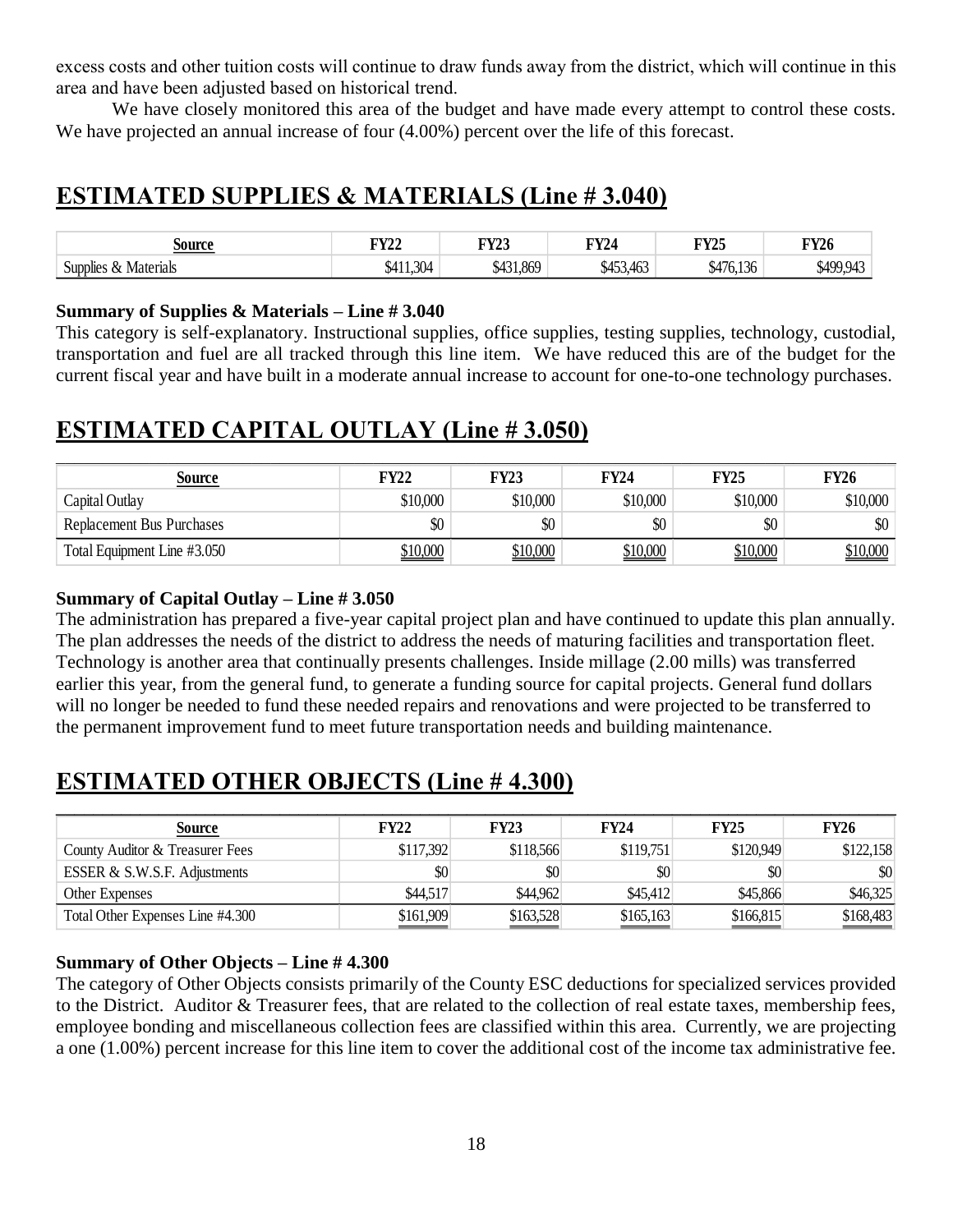| <b>Source</b>                       | <b>FY22</b> | <b>FY23</b> | <b>FY24</b>               | <b>FY25</b> | <b>FY26</b> |
|-------------------------------------|-------------|-------------|---------------------------|-------------|-------------|
| Operating Transfers Out Line #5.010 | \$0         | \$0         | $\boldsymbol{\mathsf{S}}$ | \$0         | \$0         |
| Advances Out Line #5.020            | \$25,000    | \$25,000    | \$25,000                  | \$25,000    | \$25,000    |
| Total Transfer & Advances Out       | \$25,000    | \$25,000    | \$25,000                  | \$25,000    | \$25,000    |

### **ESTIMATED TRANSFERS & ADVANCES (Line # 5.01 - 5.04)**

#### **Summary of Transfers & Advances – Line # 5.010 & 5.020**

Non-operating expenses are to account for financial necessities of the overall operation of the district. Occasionally, various programs within the district require fiscal assistance throughout the year. A temporary advance of funds may be necessary to cover a temporary cash deficit. In fiscal year 2020 the general fund advanced approximately \$ 226,309 to various funds to cover a temporary deficit as a result of cash flow. Those advances have been returned to the general fund. With the effects of the COVID-19 pandemic, additional funds will be needed to finance deficits created within the food service fund.

# **GENERAL FUND EXPENDITURE ESTIMATES**



### **ESTIMATED ENCUMBRANCES (Line # 8.010)**

|                             | $\Gamma V$<br>r 1 <i>44</i> | <b>TITZA</b><br>14j | <b>TIVZA</b><br>T 124 | <b>EVAL</b><br>114J | <b>TIVZA</b><br>FY 20 |
|-----------------------------|-----------------------------|---------------------|-----------------------|---------------------|-----------------------|
| Estimated<br>l Encumbrances | ሐሰ<br>JU.                   | \$0                 | ሰሰ<br>JU.             | ₼∩<br>ЭU            | \$0                   |

#### **Summary of Encumbrances – Line # 8.010**

These are outstanding purchase orders that have not been approved for payment as the goods were not received in the fiscal year in which they were ordered.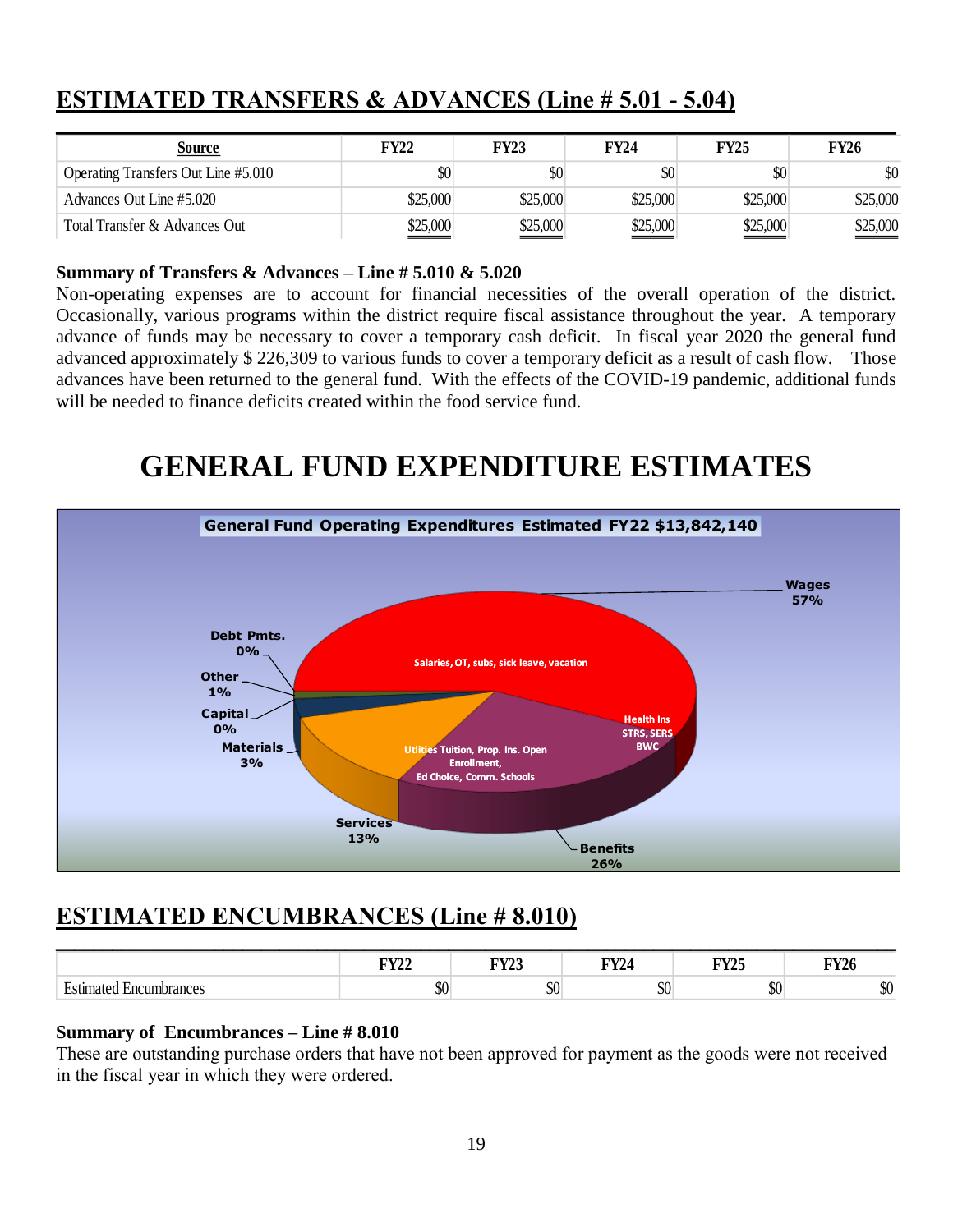### **ESTIMATED EXPENDITURES (Line # 5.050)**

#### **Summary of Estimated Expenditures – Line # 5.050**

General Fund expenditures are currently estimated at \$ 13,867,140 or \$ 1,045,697 or 7.01% less than the fiscal year 2020-21 expense levels. The forecast has expenditures increasing at an annual average percentage rate of 3.55%. The utilization of grant dollars has been and will continue to be used when possible to reduce general fund expenses.

### **ESTIMATED ENDING CASH BALANCE (Line # 15.010)**

|                                           | <b>FY22</b> | <b>TIVA</b><br>4 Y 43                                 | $\nabla \mathbf{V}$<br>$14^{\circ}$ | <b>FY25</b><br>_______ | <b>FY26</b>                    |
|-------------------------------------------|-------------|-------------------------------------------------------|-------------------------------------|------------------------|--------------------------------|
| F.<br>Unencumbered Cash Balance<br>Ending | \$472,502   | $+539$<br>$\sim$ $\sim$ $\sim$ $\sim$<br>⋔ 1<br>V1.0J | . 140.<br>0.0                       | \$4,939,42,            | 305 258<br>90.JUJ. <i>LJ</i> U |

#### **Summary of the Ending Cash Balance – Line # 15.010**

Ultimately, everyone looks at the "Bottom-Line" when looking at any financial document. As we indicated earlier in these assumptions, this is the best estimate that we can make at the present time. These projections can change almost immediately due to the needs of our students, the state budget, who can or cannot pay their property taxes or more unfunded mandates place on the local taxpayers by our legislative body. The COVID-19 pandemic has created situations that we have never seen before. We need to continue to utilize this forecast as a planning document and constantly monitor our progress on a monthly basis. Financial stability is crucial in addressing the future needs and plans for meeting the instructional needs of our students and community while preparing for those unforeseen circumstances that occasionally present themselves. It is inevitable that additional revenue is needed to maintain our current programs. We have done what we can at this point to meet those needs. The passage of the 1.00% traditional income tax and the transfer of inside millage will generate additional dollars to help "close the gap". Now, we have to slowly transition back to the point of financial solvency and we believe that the attached financial plan does just that.